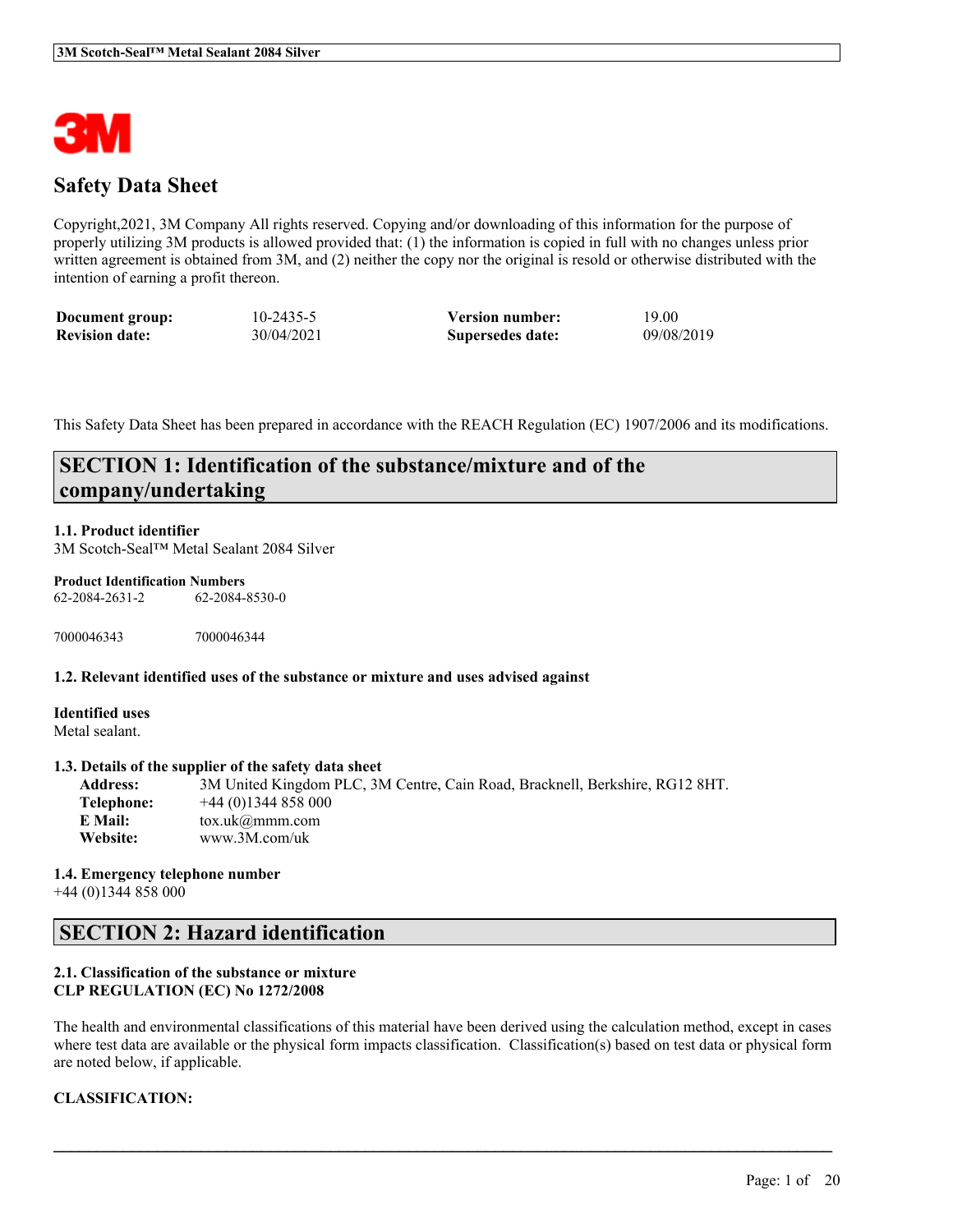Flammable Liquid, Category 2 - Flam. Liq. 2; H225 Serious Eye Damage/Eye Irritation, Category 2 - Eye Irrit. 2; H319 Specific Target Organ Toxicity-Single Exposure, Category 3 - STOT SE 3; H336 Hazardous to the Aquatic Environment (Chronic), Category 3 - Aquatic Chronic 3; H412

For full text of H phrases, see Section 16.

## **2.2. Label elements CLP REGULATION (EC) No 1272/2008**

## **SIGNAL WORD**

DANGER.

#### **Symbols** GHS02 (Flame) |GHS07 (Exclamation mark) |

**Pictograms**



| <b>Ingredients:</b> |           |           |              |
|---------------------|-----------|-----------|--------------|
| Ingredient          | CAS Nbr   | EC No.    | $%$ by Wt    |
| acetone             | $67-64-1$ | 200-662-2 | 70<br>$40 -$ |

## **HAZARD STATEMENTS:**

| H <sub>225</sub>  | Highly flammable liquid and vapour.                |
|-------------------|----------------------------------------------------|
| H <sub>3</sub> 19 | Causes serious eye irritation.                     |
| H <sub>336</sub>  | May cause drowsiness or dizziness.                 |
| H412              | Harmful to aquatic life with long lasting effects. |

#### **PRECAUTIONARY STATEMENTS**

| <b>Prevention:</b><br>P <sub>2</sub> 10<br>P <sub>261</sub> A | Keep away from heat, hot surfaces, sparks, open flames and other ignition sources. No smoking.<br>Avoid breathing vapours.          |
|---------------------------------------------------------------|-------------------------------------------------------------------------------------------------------------------------------------|
| <b>Response:</b>                                              |                                                                                                                                     |
| $P305 + P351 + P338$                                          | IF IN EYES: Rinse cautiously with water for several minutes. Remove contact lenses, if<br>present and easy to do. Continue rinsing. |
| $P370 + P378$                                                 | In case of fire: Use a fire fighting agent suitable for flammable liquids such as dry chemical or<br>carbon dioxide to extinguish.  |

 $\mathcal{L}_\mathcal{L} = \mathcal{L}_\mathcal{L} = \mathcal{L}_\mathcal{L} = \mathcal{L}_\mathcal{L} = \mathcal{L}_\mathcal{L} = \mathcal{L}_\mathcal{L} = \mathcal{L}_\mathcal{L} = \mathcal{L}_\mathcal{L} = \mathcal{L}_\mathcal{L} = \mathcal{L}_\mathcal{L} = \mathcal{L}_\mathcal{L} = \mathcal{L}_\mathcal{L} = \mathcal{L}_\mathcal{L} = \mathcal{L}_\mathcal{L} = \mathcal{L}_\mathcal{L} = \mathcal{L}_\mathcal{L} = \mathcal{L}_\mathcal{L}$ 

## **SUPPLEMENTAL INFORMATION:**

| <b>Supplemental Hazard Statements:</b> |                                                       |  |  |
|----------------------------------------|-------------------------------------------------------|--|--|
| EUH066                                 | Repeated exposure may cause skin dryness or cracking. |  |  |

## **2.3. Other hazards**

None known.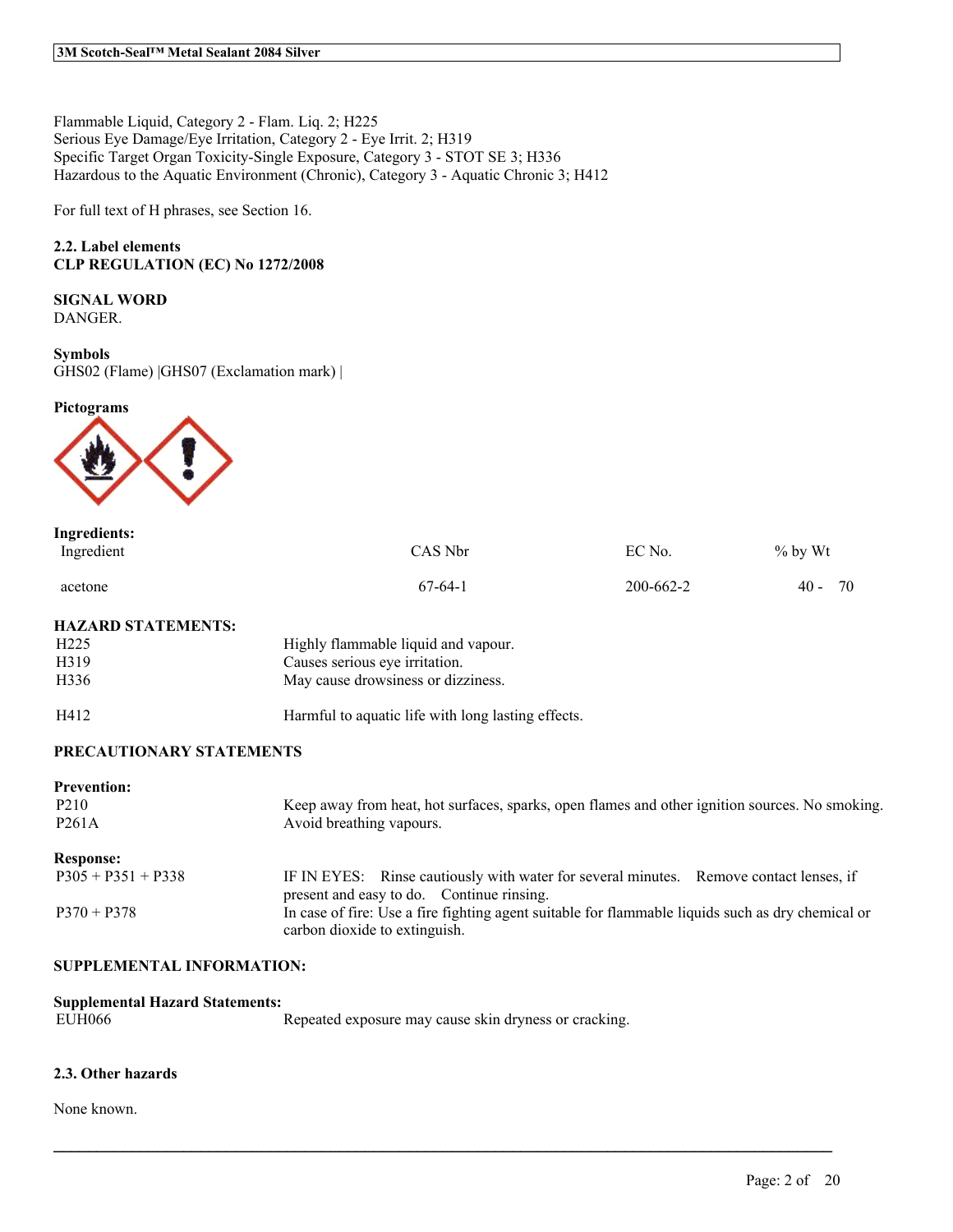# **SECTION 3: Composition/information on ingredients**

## **3.1. Substances**

Not applicable

## **3.2. Mixtures**

| Ingredient                                             | Identifier(s)                                                                 | $\overline{\frac{0}{0}}$ | <b>Classification according to Regulation</b><br>(EC) No. 1272/2008 [CLP]    |
|--------------------------------------------------------|-------------------------------------------------------------------------------|--------------------------|------------------------------------------------------------------------------|
| acetone                                                | (CAS-No.) 67-64-1<br>(EC-No.) 200-662-2<br>(REACH-No.) 01-<br>2119471330-49   | $40 -$<br>70             | Flam. Liq. 2, H225<br>Eye Irrit. 2, H319<br>STOT SE 3, H336<br><b>EUH066</b> |
| Acrylonitrile - butadiene polymer                      | (CAS-No.) 9003-18-3                                                           | $10 -$<br>30             | Substance not classified as hazardous                                        |
| Kaolin                                                 | (CAS-No.) 1332-58-7<br>(EC-No.) 310-194-1                                     | $5 -$<br>10              | Substance with a national occupational<br>exposure limit                     |
| Resin acids and rosin acids, esters with<br>glycerol   | (CAS-No.) 8050-31-5<br>(EC-No.) 232-482-5                                     | $3 -$<br>$\overline{7}$  | Substance not classified as hazardous                                        |
| salicylic acid                                         | (CAS-No.) 69-72-7<br>(EC-No.) 200-712-3                                       | < 2                      | Acute Tox. 4, H302<br>Eye Dam. 1, H318<br>Repr. 2, H361d                     |
| zinc oxide                                             | (CAS-No.) 1314-13-2<br>(EC-No.) 215-222-5                                     | $1 - 2$                  | Aquatic Acute 1, H400, M=1<br>Aquatic Chronic 1, H410, M=1                   |
| Synthetic amorphous silica, fumed,<br>crystalline-free | (CAS-No.) 112945-52-5                                                         | $0.5 -$                  | 1.5 Substance with a national occupational<br>exposure limit                 |
| Aluminium                                              | (CAS-No.) 7429-90-5<br>(EC-No.) 231-072-3<br>(REACH-No.) 01-<br>2119529243-45 | $0.5 -$                  | 1.5 Flam. Sol. 1, H228<br>Water-react. 2, H261<br>Nota T                     |
| 6,6'-Di-tert-butyl-2,2'-methylenedi-p-<br>cresol       | (CAS-No.) 119-47-1<br>(EC-No.) 204-327-1                                      | ${}_{0.5}$               | Repr. 2, H361f                                                               |

Please see section 16 for the full text of any H statements referred to in this section

For information on ingredient occupational exposure limits or PBT or vPvB status, see sections 8 and 12 of this SDS

# **SECTION 4: First aid measures**

## **4.1. Description of first aid measures**

## **Inhalation**

Remove person to fresh air. If you feel unwell, get medical attention.

## **Skin contact**

Immediately wash with soap and water. Remove contaminated clothing and wash before reuse. If signs/symptoms develop, get medical attention.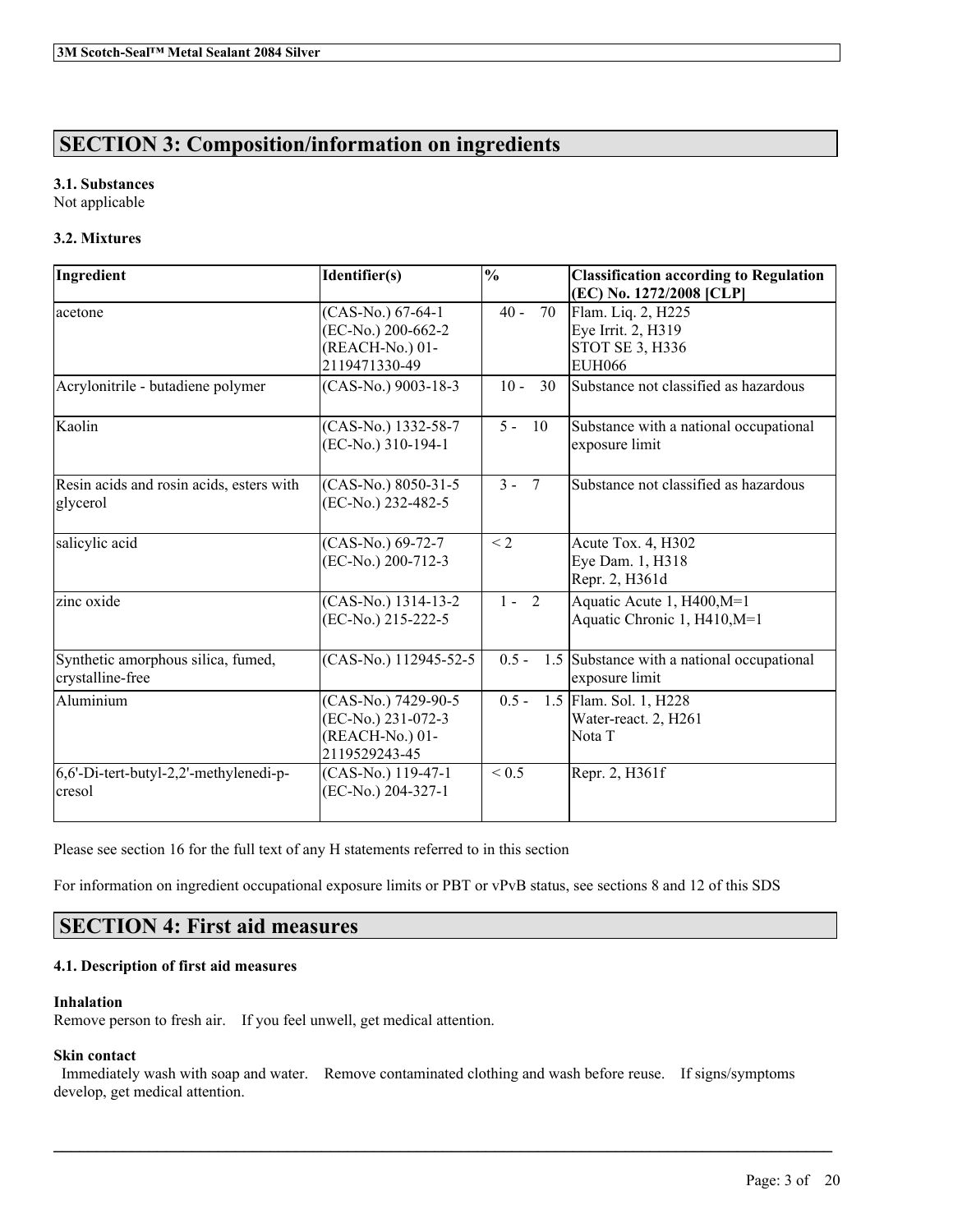## **Eye contact**

Immediately flush with large amounts of water. Remove contact lenses if easy to do. Continue rinsing. Get medical attention.

### **If swallowed**

Rinse mouth. If you feel unwell, get medical attention.

## **4.2. Most important symptoms and effects, both acute and delayed**

The most important symptoms and effects based on the CLP classification include:

Toxic by eye contact. Serious irritation to the eyes (significant redness, swelling, pain, tearing, and impaired vision). Central nervous system depression (headache, dizziness, drowsiness, incoordination, nausea, slurred speech, giddiness, and unconsciousness).

### **4.3. Indication of any immediate medical attention and special treatment required**

Not applicable

# **SECTION 5: Fire-fighting measures**

### **5.1. Extinguishing media**

In case of fire: Use a fire fighting agent suitable for flammable liquids such as dry chemical or carbon dioxide to extinguish.

## **5.2. Special hazards arising from the substance or mixture**

Closed containers exposed to heat from fire may build pressure and explode.

### **Hazardous Decomposition or By-Products**

| <b>Substance</b> | <b>Condition</b>   |
|------------------|--------------------|
| Carbon monoxide  | During combustion. |
| Carbon dioxide.  | During combustion. |

## **5.3. Advice for fire-fighters**

Water may not effectively extinguish fire; however, it should be used to keep fire-exposed containers and surfaces cool and prevent explosive rupture. Wear full protective clothing, including helmet, self-contained, positive pressure or pressure demand breathing apparatus, bunker coat and pants, bands around arms, waist and legs, face mask, and protective covering for exposed areas of the head.

# **SECTION 6: Accidental release measures**

## **6.1. Personal precautions, protective equipment and emergency procedures**

Evacuate area. Keep away from heat/sparks/open flames/hot surfaces. - No smoking. Use only non-sparking tools. Ventilate the area with fresh air. For large spill, or spills in confined spaces, provide mechanical ventilation to disperse or exhaust vapours, in accordance with good industrial hygiene practice. Warning! A motor could be an ignition source and could cause flammable gases or vapours in the spill area to burn or explode. Refer to other sections of this SDS for information regarding physical and health hazards, respiratory protection, ventilation, and personal protective equipment.

#### **6.2. Environmental precautions**

Avoid release to the environment. For larger spills, cover drains and build dykes to prevent entry into sewer systems or bodies of water.

## **6.3. Methods and material for containment and cleaning up**

Contain spill. Cover spill area with a fire-extinguishing foam. Working from around the edges of the spill inward, cover with bentonite, vermiculite, or commercially available inorganic absorbent material. Mix in sufficient absorbent until it appears dry. Remember, adding an absorbent material does not remove a physical, health, or environmental hazard. Collect as much of the spilled material as possible using non-sparking tools. Place in a metal container approved for transportation by appropriate authorities. Clean up residue with an appropriate solvent selected by a qualified and authorised person. Ventilate the area with fresh air. Read and follow safety precautions on the solvent label and Safety Data Sheet. Seal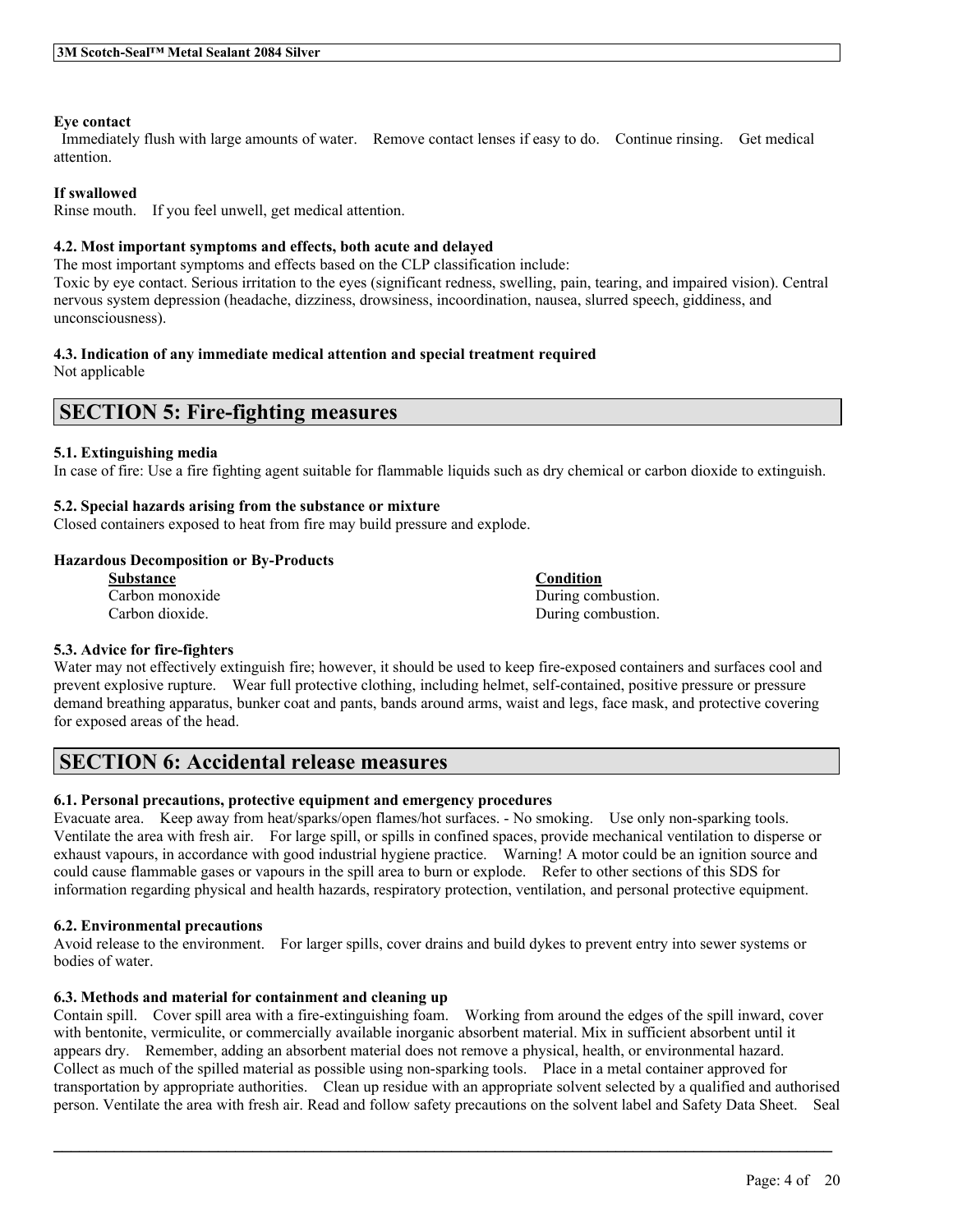the container. Dispose of collected material as soon as possible.

#### **6.4. Reference to other sections**

Refer to Section 8 and Section 13 for more information

## **SECTION 7: Handling and storage**

#### **7.1. Precautions for safe handling**

For industrial/occupational use only. Not for consumer sale or use. Do not handle until all safety precautions have been read and understood. Keep away from heat/sparks/open flames/hot surfaces. - No smoking. Use only non-sparking tools. Take precautionary measures against static discharge. Do not breathe dust/fume/gas/mist/vapours/spray. Do not get in eyes, on skin, or on clothing. Do not eat, drink or smoke when using this product. Wash thoroughly after handling. Avoid release to the environment. Avoid contact with oxidising agents (eg. chlorine, chromic acid etc.) Wear low static or properly grounded shoes. Use personal protective equipment (eg. gloves, respirators…) as required. To minimize the risk of ignition, determine applicable electrical classifications for the process using this product and select specific local exhaust ventilation equipment to avoid flammable vapour accumulation. Ground/bond container and receiving equipment if there is potential for static electricity accumulation during transfer.

#### **7.2. Conditions for safe storage including any incompatibilities**

Store in a well-ventilated place. Keep cool. Keep container tightly closed. Protect from sunlight. Store away from heat. Store away from acids. Store away from oxidising agents.

#### **7.3. Specific end use(s)**

See information in Section 7.1 and 7.2 for handling and storage recommendations. See Section 8 for exposure controls and personal protection recommendations.

## **SECTION 8: Exposure controls/personal protection**

#### **8.1 Control parameters**

#### **Occupational exposure limits**

If a component is disclosed in section 3 but does not appear in the table below, an occupational exposure limit is not available for the component.

| Ingredient                              | <b>CAS Nbr</b>     | Agency | Limit type                             | <b>Additional comments</b> |
|-----------------------------------------|--------------------|--------|----------------------------------------|----------------------------|
| Silicon dioxide                         | 112945-52-5 UK HSC |        | TWA(as respirable dust):2.4            |                            |
|                                         |                    |        | $mg/m3$ ; TWA(as inhalable             |                            |
|                                         |                    |        | dust: 6 mg/m $3$                       |                            |
| Kaolin                                  | 1332-58-7          | UK HSC | TWA (as respirable dust): 2            |                            |
|                                         |                    |        | $mg/m^3$                               |                            |
| acetone                                 | $67-64-1$          | UK HSC | TWA:1210 mg/m <sup>3</sup> (500)       |                            |
|                                         |                    |        | ppm);STEL:3620 mg/m <sup>3</sup> (1500 |                            |
|                                         |                    |        | ppm)                                   |                            |
| Aluminium                               | 7429-90-5          | UK HSC | TWA(as respirable dust):4              |                            |
|                                         |                    |        | $mg/m3$ ; TWA(as inhalable             |                            |
|                                         |                    |        | dust):10 $mg/m3$                       |                            |
| UK HSC: UK Health and Safety Commission |                    |        |                                        |                            |
| TWA: Time-Weighted-Average              |                    |        |                                        |                            |

STEL: Short Term Exposure Limit CEIL: Ceiling

#### **Biological limit values**

No biological limit values exist for any of the components listed in Section 3 of this safety data sheet.

#### **Derived no effect level (DNEL)**

| Ingredient | <b>Degradation</b> | Population | Human exposure | DNEL |
|------------|--------------------|------------|----------------|------|
|            | <b>Product</b>     |            | pattern        |      |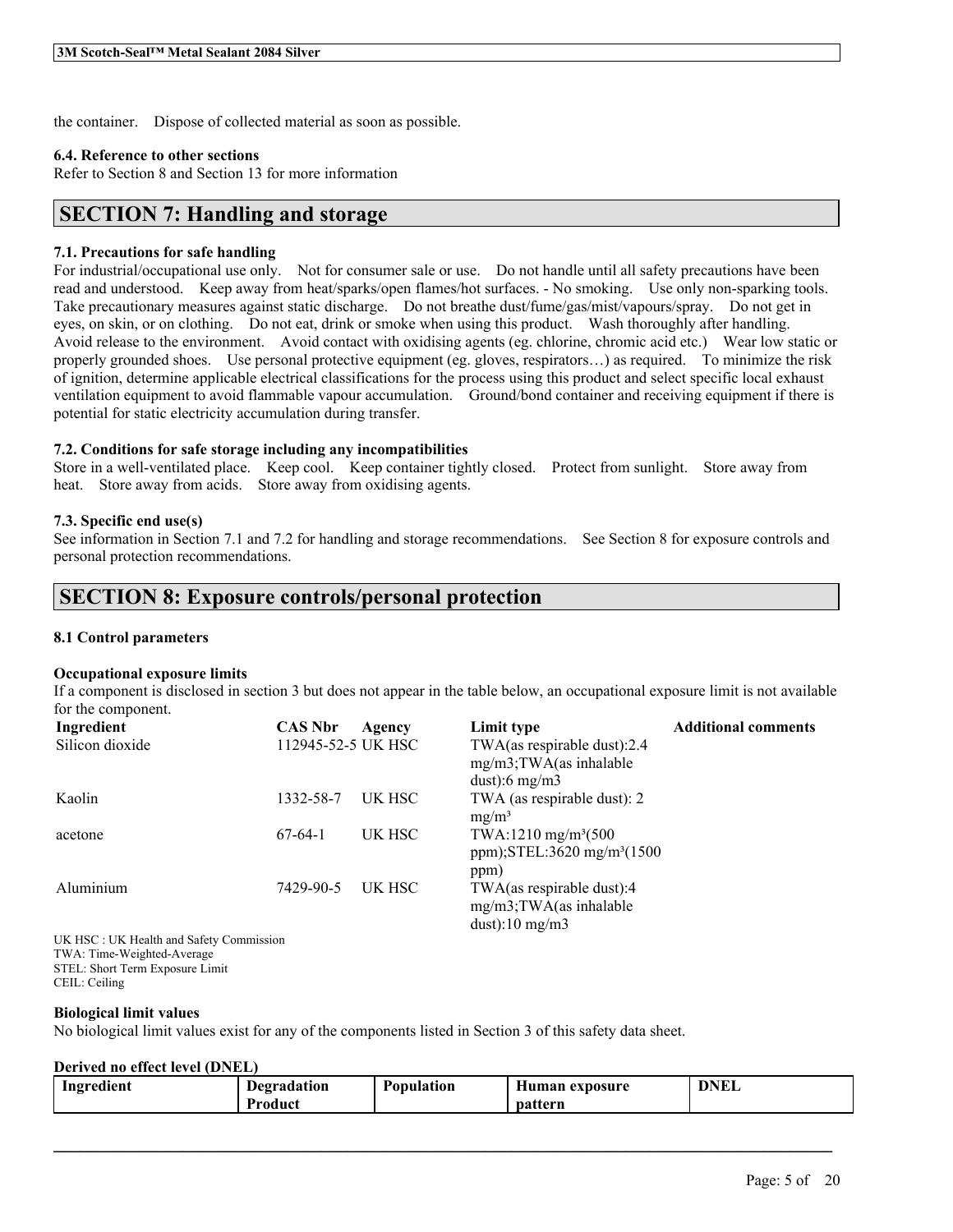| acetone | Worker | Dermal, Long-term       | 186 mg/kg bw/d         |
|---------|--------|-------------------------|------------------------|
|         |        | exposure (8 hours),     |                        |
|         |        | Systemic effects        |                        |
| acetone | Worker | Inhalation, Long-term   | $1,210 \text{ mg/m}^3$ |
|         |        | exposure (8 hours),     |                        |
|         |        | Systemic effects        |                        |
| acetone | Worker | Inhalation, Short-term  | $2,420 \text{ mg/m}^3$ |
|         |        | exposure, Local effects |                        |

### **Predicted no effect concentrations (PNEC)**

| Ingredient | Degradation<br><b>Product</b> | Compartment                    | <b>PNEC</b>            |
|------------|-------------------------------|--------------------------------|------------------------|
| acetone    |                               | Agricultural soil              | 29.5 mg/kg d.w.        |
| acetone    |                               | Freshwater                     | $10.6 \,\mathrm{mg}/l$ |
| acetone    |                               | Freshwater sediments           | 30.4 mg/kg d.w.        |
| acetone    |                               | Intermittent releases to water | $21 \text{ mg/l}$      |
| acetone    |                               | Marine water                   | $1.06$ mg/l            |
| acetone    |                               | Marine water sediments         | $3.04$ mg/kg d.w.      |
| acetone    |                               | <b>Sewage Treatment Plant</b>  | $100$ mg/l             |

**Recommended monitoring procedures:**Information on recommended monitoring procedures can be obtained from UK **HSC** 

### **8.2. Exposure controls**

In addition, refer to the annex for more information.

## **8.2.1. Engineering controls**

Use general dilution ventilation and/or local exhaust ventilation to control airborne exposures to below relevant Exposure Limits and/or control dust/fume/gas/mist/vapours/spray. If ventilation is not adequate, use respiratory protection equipment. Use explosion-proof ventilation equipment.

## **8.2.2. Personal protective equipment (PPE)**

#### **Eye/face protection**

Select and use eye/face protection to prevent contact based on the results of an exposure assessment. The following eye/face protection(s) are recommended: Indirect vented goggles.

*Applicable Norms/Standards* Use eye protection conforming to EN 166

#### **Skin/hand protection**

Select and use gloves and/or protective clothing approved to relevant local standards to prevent skin contact based on the results of an exposure assessment. Selection should be based on use factors such as exposure levels, concentration of the substance or mixture, frequency and duration, physical challenges such as temperature extremes, and other use conditions. Consult with your glove and/or protective clothing manufacturer for selection of appropriate compatible gloves/protective clothing. Note: Nitrile gloves may be worn over polymer laminate gloves to improve dexterity. Gloves made from the following material(s) are recommended:

 $\mathcal{L}_\mathcal{L} = \mathcal{L}_\mathcal{L} = \mathcal{L}_\mathcal{L} = \mathcal{L}_\mathcal{L} = \mathcal{L}_\mathcal{L} = \mathcal{L}_\mathcal{L} = \mathcal{L}_\mathcal{L} = \mathcal{L}_\mathcal{L} = \mathcal{L}_\mathcal{L} = \mathcal{L}_\mathcal{L} = \mathcal{L}_\mathcal{L} = \mathcal{L}_\mathcal{L} = \mathcal{L}_\mathcal{L} = \mathcal{L}_\mathcal{L} = \mathcal{L}_\mathcal{L} = \mathcal{L}_\mathcal{L} = \mathcal{L}_\mathcal{L}$ 

**Material Thickness (mm) Breakthrough Time** Polymer laminate No data available No data available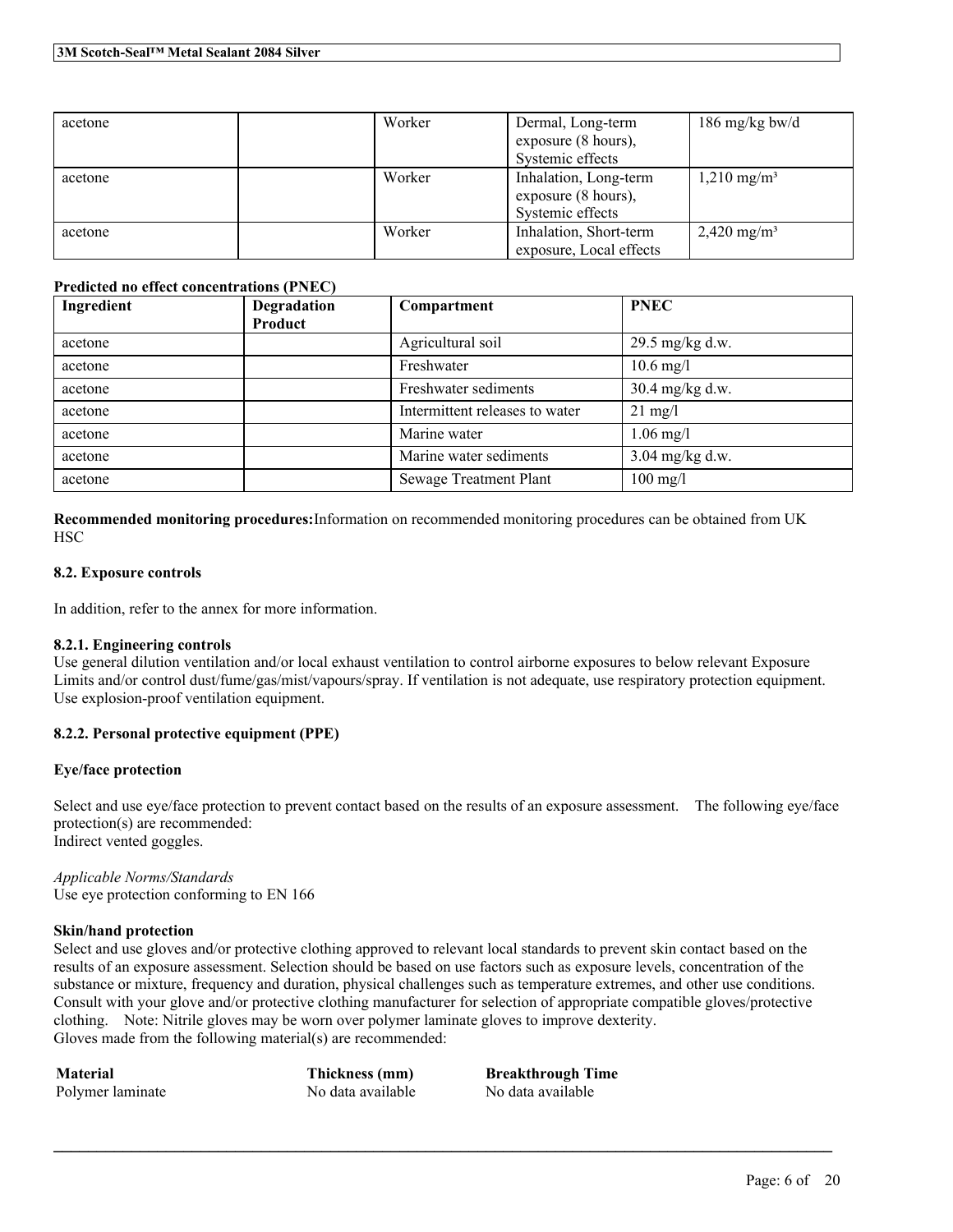*Applicable Norms/Standards* Use gloves tested to EN 374

#### **Respiratory protection**

An exposure assessment may be needed to decide if a respirator is required. If a respirator is needed, use respirators as part of a full respiratory protection program. Based on the results of the exposure assessment, select from the following respirator type(s) to reduce inhalation exposure:

Half facepiece or full facepiece air-purifying respirator suitable for organic vapours and particulates Organic vapour respirators may have short service life.

For questions about suitability for a specific application, consult with your respirator manufacturer.

*Applicable Norms/Standards* Use a respirator conforming to EN 140 or EN 136: filter types A & P

#### **8.2.3. Environmental exposure controls**

Refer to Annex

# **SECTION 9: Physical and chemical properties**

### **9.1. Information on basic physical and chemical properties**

- **Physical state** Liquid. **Specific Physical Form:** Paste Colour Paste **Odor** Ketones. **Odour threshold** *No data available.* **Melting point/freezing point** *Not applicable.* **Boiling point/boiling range**  $\geq$   $\equiv$  56 °C [*Details:*acetone] **Flammability** (solid, gas) Not applicable. **Flammable Limits(LEL)** 2.6 % volume **Flammable Limits(UEL)** 12.8 % volume **Flash point**  $-9.4 \text{ °C}$  [*Test Method:*Closed Cup] **Autoignition temperature** 465 ºC [*Details:*acetone] **Decomposition temperature** *No data available.* **Kinematic Viscosity** 30,000 mm²/sec **Water solubility** Slight (less than 10%) **Solubility- non-water** *No data available.* **Partition coefficient: n-octanol/water** *No data available.* **Vapour pressure**  $\leq$  20 °C ] **Density** 1 g/ml **Relative density** 1 [*Ref Std:*WATER=1] **Relative Vapor Density** 2 [*Ref Std:*AIR=1]
- **9.2. Other information**

**9.2.2 Other safety characteristics EU Volatile Organic Compounds** *No data available.* **Evaporation rate** 1.9 [*Ref Std:*ETHER=1] **Molecular weight** *No data available.*

**Colour** Aluminium **pH** *substance/mixture is non-soluble (in water)*

 $\mathcal{L}_\mathcal{L} = \mathcal{L}_\mathcal{L} = \mathcal{L}_\mathcal{L} = \mathcal{L}_\mathcal{L} = \mathcal{L}_\mathcal{L} = \mathcal{L}_\mathcal{L} = \mathcal{L}_\mathcal{L} = \mathcal{L}_\mathcal{L} = \mathcal{L}_\mathcal{L} = \mathcal{L}_\mathcal{L} = \mathcal{L}_\mathcal{L} = \mathcal{L}_\mathcal{L} = \mathcal{L}_\mathcal{L} = \mathcal{L}_\mathcal{L} = \mathcal{L}_\mathcal{L} = \mathcal{L}_\mathcal{L} = \mathcal{L}_\mathcal{L}$ 

# **SECTION 10: Stability and reactivity**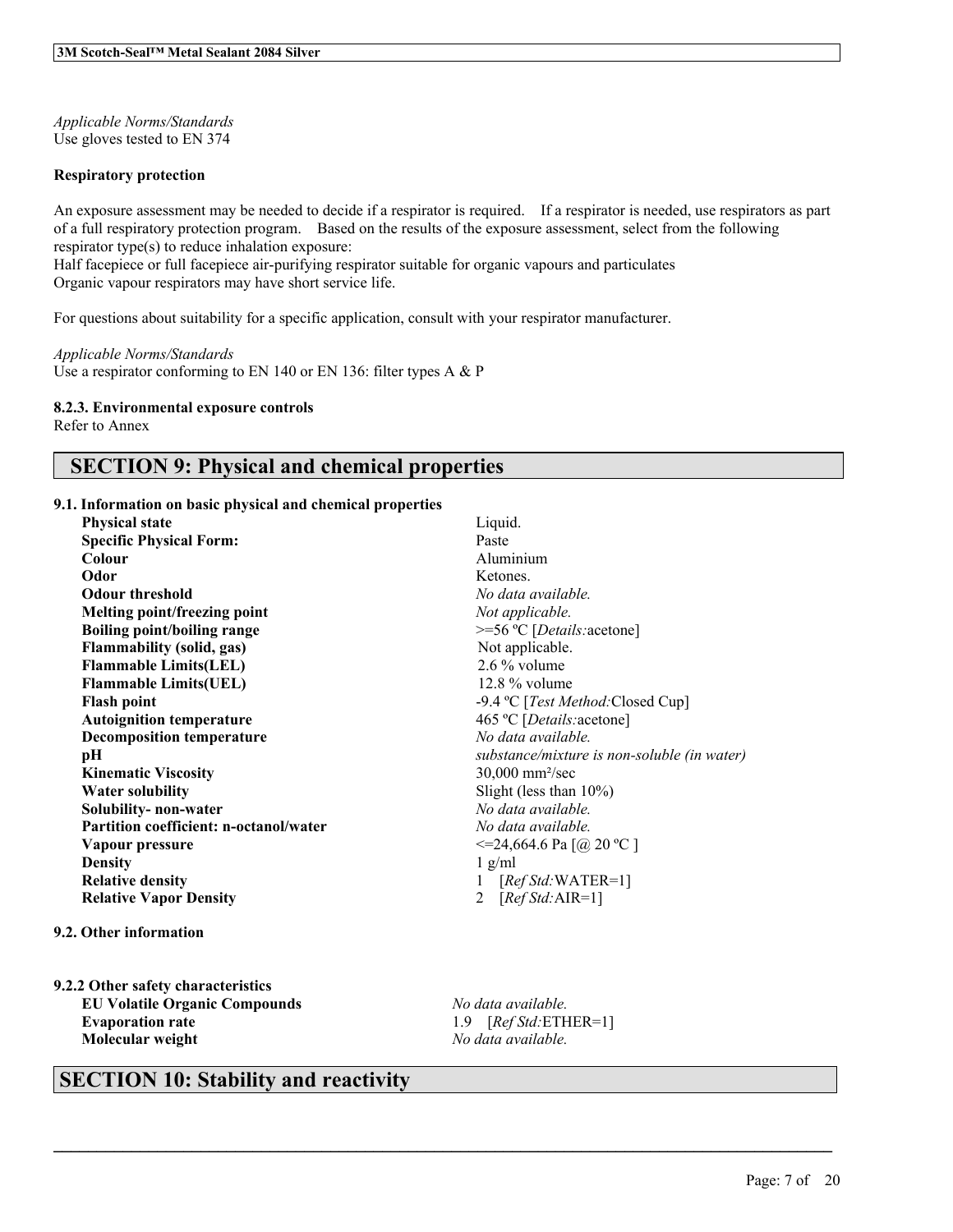#### **10.1 Reactivity**

This material may be reactive with certain agents under certain conditions - see the remaining headings in this section

**10.2 Chemical stability** Stable.

**10.3 Possibility of hazardous reactions** Hazardous polymerisation will not occur.

**10.4 Conditions to avoid** Heat. Sparks and/or flames.

**10.5 Incompatible materials**

Strong oxidising agents.

## **10.6 Hazardous decomposition products**

**Substance Condition**

None known.

Refer to section 5.2 for hazardous decomposition products during combustion.

## **SECTION 11: Toxicological information**

The information below may not agree with the EU material classification in Section 2 and/or the ingredient classifications in Section 3 if specific ingredient classifications are mandated by a competent authority. In addition, statements and data presented in Section 11 are based on UN GHS calculation rules and classifications derived from **internal hazard assessments.**

**11.1. Information on hazard classes as defined in Regulation (EC) No 1272/2008**

**Signs and Symptoms of Exposure**

Based on test data and/or information on the components, this material may produce the following health effects:

#### **Inhalation**

Respiratory tract irritation: Signs/symptoms may include cough, sneezing, nasal discharge, headache, hoarseness, and nose and throat pain. May cause additional health effects (see below).

### **Skin contact**

Prolonged or repeated exposure may cause: Dermal Defatting: Signs/symptoms may include localized redness, itching, drying and cracking of skin.

#### **Eye contact**

Severe eye irritation: Signs/symptoms may include significant redness, swelling, pain, tearing, cloudy appearance of the cornea, and impaired vision.

#### **Ingestion**

Gastrointestinal irritation: Signs/symptoms may include abdominal pain, stomach upset, nausea, vomiting and diarrhoea. May cause additional health effects (see below).

## **Additional Health Effects:**

## **Single exposure may cause target organ effects:**

Central nervous system (CNS) depression: Signs/symptoms may include headache, dizziness, drowsiness, incoordination,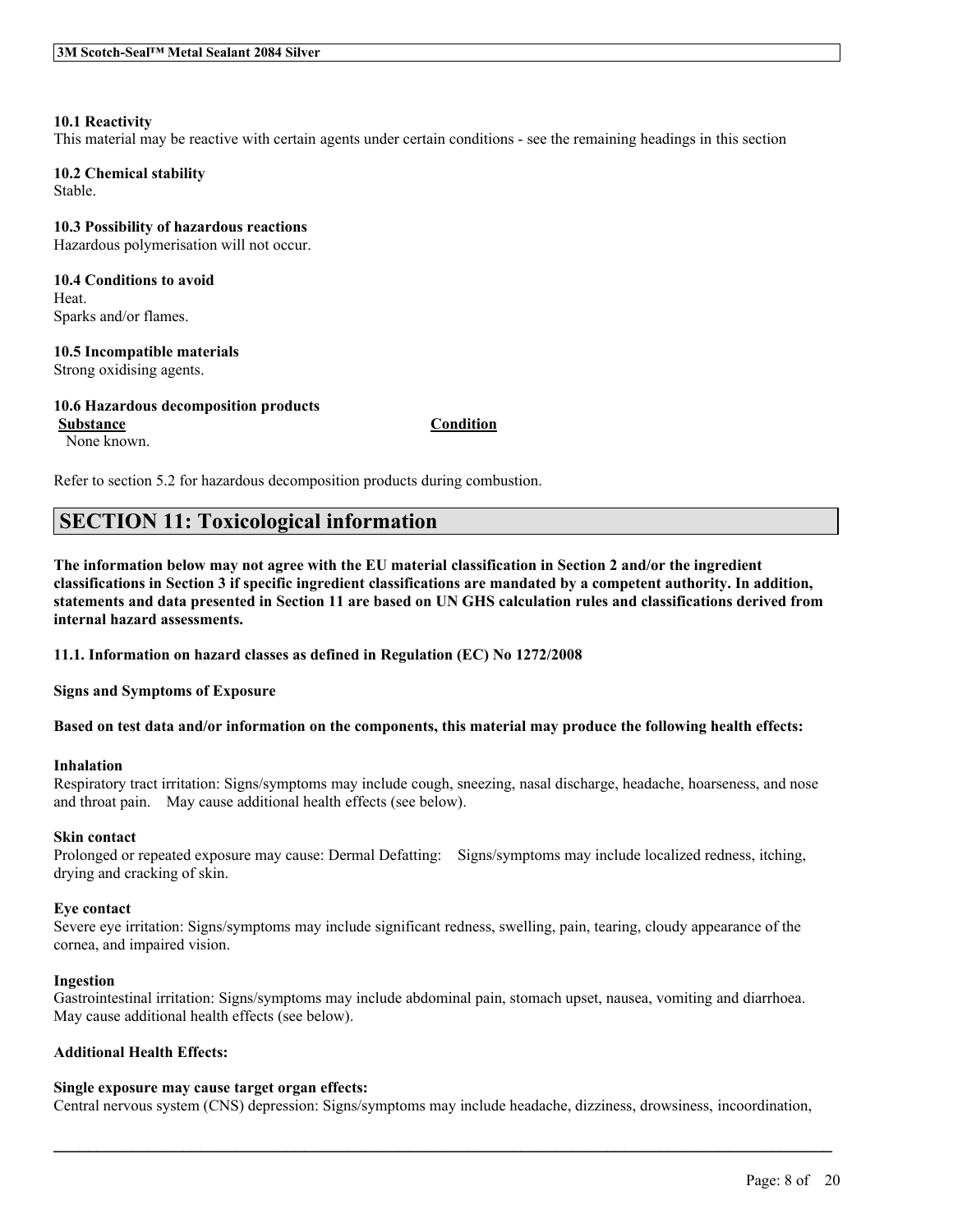nausea, slowed reaction time, slurred speech, giddiness, and unconsciousness.

### **Reproductive/Developmental Toxicity:**

Contains a chemical or chemicals which can cause birth defects or other reproductive harm.

### **Toxicological Data**

If a component is disclosed in section 3 but does not appear in a table below, either no data are available for that endpoint or the data are not sufficient for classification.

## **Acute Toxicity**

| Name                                                           | Route       | <b>Species</b> | Value                                             |
|----------------------------------------------------------------|-------------|----------------|---------------------------------------------------|
| Overall product                                                | Ingestion   |                | No data available; calculated $ATE > 5,000$ mg/kg |
| acetone                                                        | Dermal      | Rabbit         | LD50 > 15,688 mg/kg                               |
| acetone                                                        | Inhalation- | Rat            | LC50 $76$ mg/l                                    |
|                                                                | Vapour (4   |                |                                                   |
|                                                                | hours)      |                |                                                   |
| acetone                                                        | Ingestion   | Rat            | LD50 $5,800$ mg/kg                                |
| Acrylonitrile - butadiene polymer                              | Dermal      | Rabbit         | $LD50 > 15,000$ mg/kg                             |
| Acrylonitrile - butadiene polymer                              | Ingestion   | Rat            | $LD50 > 30,000$ mg/kg                             |
| Kaolin                                                         | Dermal      |                | LD50 estimated to be $> 5,000$ mg/kg              |
| Kaolin                                                         | Ingestion   | Human          | $LD50 > 15,000$ mg/kg                             |
| Resin acids and rosin acids, esters with glycerol              | Dermal      | Rabbit         | $LD50 > 5,000$ mg/kg                              |
| Resin acids and rosin acids, esters with glycerol              | Ingestion   | Rat            | $LD50 > 2,000$ mg/kg                              |
| salicylic acid                                                 | Dermal      | Rat            | $LD50 > 2,000$ mg/kg                              |
| salicylic acid                                                 | Ingestion   | Rat            | LD50 891 mg/kg                                    |
| zinc oxide                                                     | Dermal      |                | LD50 estimated to be $> 5,000$ mg/kg              |
| zinc oxide                                                     | Inhalation- | Rat            | $LC50 > 5.7$ mg/l                                 |
|                                                                | Dust/Mist   |                |                                                   |
|                                                                | (4 hours)   |                |                                                   |
| zinc oxide                                                     | Ingestion   | Rat            | $LD50 > 5,000$ mg/kg                              |
| Aluminium                                                      | Dermal      |                | LD50 estimated to be $> 5,000$ mg/kg              |
| Aluminium                                                      | Ingestion   |                | LD50 estimated to be $> 5,000$ mg/kg              |
| Aluminium                                                      | Inhalation- | Rat            | $LC50 > 0.888$ mg/l                               |
|                                                                | Dust/Mist   |                |                                                   |
|                                                                | (4 hours)   |                |                                                   |
| Synthetic amorphous silica, fumed, crystalline-free            | Dermal      | Rabbit         | $LD50 > 5,000$ mg/kg                              |
| Synthetic amorphous silica, fumed, crystalline-free            | Inhalation- | Rat            | $LC50 > 0.691$ mg/l                               |
|                                                                | Dust/Mist   |                |                                                   |
|                                                                | (4 hours)   |                |                                                   |
| Synthetic amorphous silica, fumed, crystalline-free            | Ingestion   | Rat            | $LD50 > 5,110$ mg/kg                              |
| 6,6'-Di-tert-butyl-2,2'-methylenedi-p-cresol                   | Dermal      | Rabbit         | $LD50 > 10,000$ mg/kg                             |
| 6,6'-Di-tert-butyl-2,2'-methylenedi-p-cresol<br>$\blacksquare$ | Ingestion   | Rat            | $LD50 > 5,000$ mg/kg                              |

 $ATE = acute$  toxicity estimate

#### **Skin Corrosion/Irritation**

| Name                                              | <b>Species</b> | Value                     |
|---------------------------------------------------|----------------|---------------------------|
|                                                   |                |                           |
| acetone                                           | Mouse          | Minimal irritation        |
| Acrylonitrile - butadiene polymer                 | Professio      | No significant irritation |
|                                                   | nal            |                           |
|                                                   | judgemen       |                           |
|                                                   |                |                           |
| Kaolin                                            | Professio      | No significant irritation |
|                                                   | nal            |                           |
|                                                   | judgemen       |                           |
|                                                   |                |                           |
| Resin acids and rosin acids, esters with glycerol | Rabbit         | Minimal irritation        |
| salicylic acid                                    | Rabbit         | No significant irritation |
| zinc oxide                                        | Human          | No significant irritation |
|                                                   | and            |                           |
|                                                   | animal         |                           |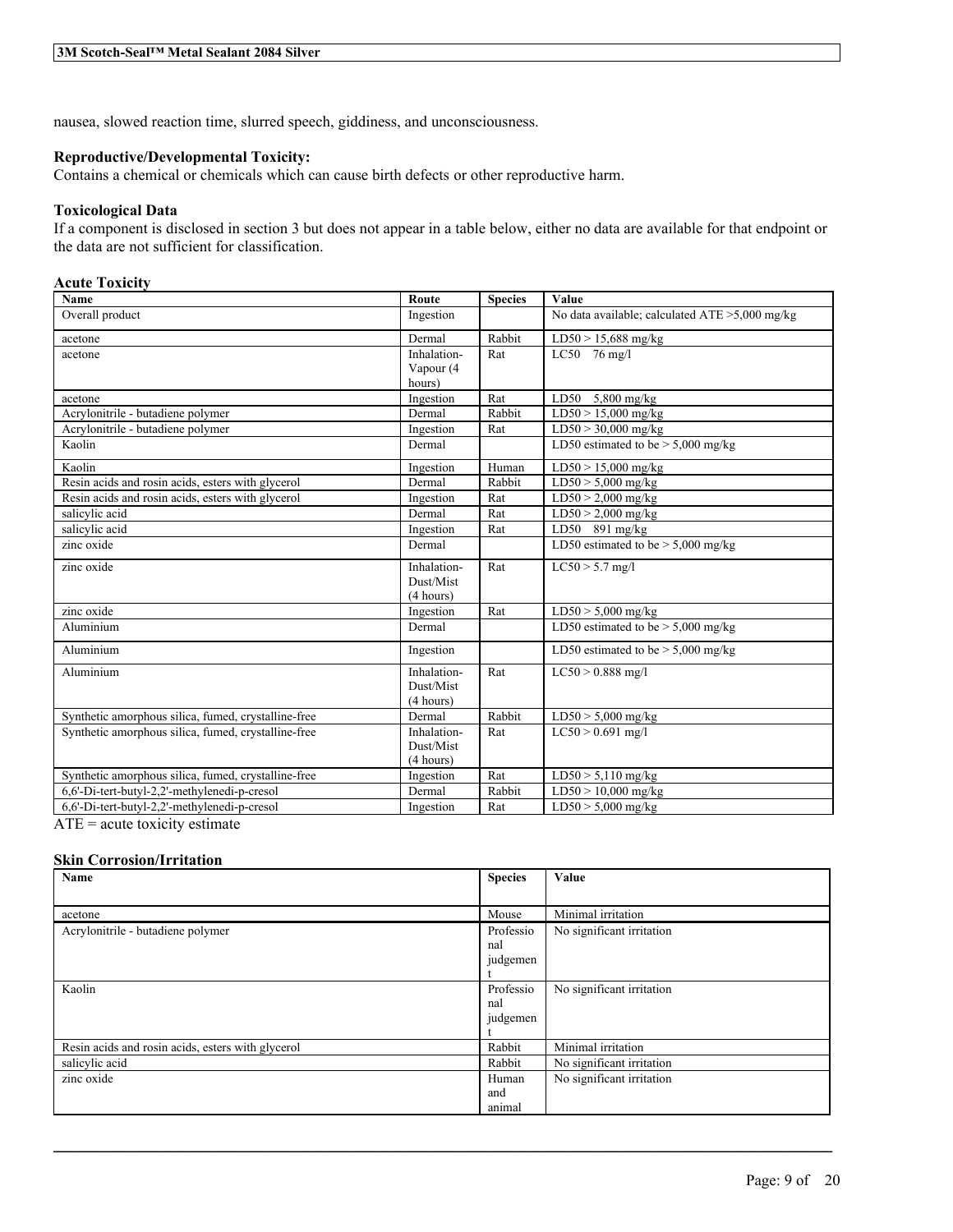| ,lumınıum                                                                               | Rabbit | S12N1<br>ficant<br>-irritation<br>NC  |
|-----------------------------------------------------------------------------------------|--------|---------------------------------------|
| .<br><br>nthetic amorphous<br>CFTIC<br>stalline<br>·free<br>' Silica<br>umed.<br>u<br>້ | Rabbit | S12011<br>ficant<br>-irritation<br>ΝC |

### **Serious Eye Damage/Irritation**

| Name                                                | <b>Species</b> | Value                     |
|-----------------------------------------------------|----------------|---------------------------|
|                                                     |                |                           |
| acetone                                             | Rabbit         | Severe irritant           |
| Acrylonitrile - butadiene polymer                   | Professio      | No significant irritation |
|                                                     | nal            |                           |
|                                                     | judgemen       |                           |
|                                                     |                |                           |
| Kaolin                                              | Professio      | No significant irritation |
|                                                     | nal            |                           |
|                                                     | judgemen       |                           |
|                                                     |                |                           |
| Resin acids and rosin acids, esters with glycerol   | Rabbit         | Mild irritant             |
| salicylic acid                                      | Rabbit         | Corrosive                 |
| zinc oxide                                          | Rabbit         | Mild irritant             |
| Aluminium                                           | Rabbit         | No significant irritation |
| Synthetic amorphous silica, fumed, crystalline-free | Rabbit         | No significant irritation |

#### **Skin Sensitisation**

| Name                                                | <b>Species</b> | Value          |
|-----------------------------------------------------|----------------|----------------|
|                                                     |                |                |
| Resin acids and rosin acids, esters with glycerol   | Guinea         | Not classified |
|                                                     | pig            |                |
| salicylic acid                                      | Mouse          | Not classified |
| zinc oxide                                          | Guinea         | Not classified |
|                                                     | pig            |                |
| Aluminium                                           | Guinea         | Not classified |
|                                                     | pig            |                |
| Synthetic amorphous silica, fumed, crystalline-free | Human          | Not classified |
|                                                     | and            |                |
|                                                     | animal         |                |

## **Photosensitisation**

| $\mathbf{X}$<br>Name                           | Species | 'alue                           |
|------------------------------------------------|---------|---------------------------------|
| $\sim$ $\sim$<br>salı<br>0.01<br>.<br>$\alpha$ | Mouse   | 11 C<br>NШ<br>$\cdots$ $\cdots$ |

## **Respiratory Sensitisation**

| Name                  | <b>Species</b><br>. | Value          |
|-----------------------|---------------------|----------------|
| $\cdots$<br>Aluminium | Human               | Not classified |

## **Germ Cell Mutagenicity**

| Name                                                | Route    | Value                                                                           |
|-----------------------------------------------------|----------|---------------------------------------------------------------------------------|
|                                                     |          |                                                                                 |
| acetone                                             | In vivo  | Not mutagenic                                                                   |
| acetone                                             | In Vitro | Some positive data exist, but the data are not<br>sufficient for classification |
| Resin acids and rosin acids, esters with glycerol   | In Vitro | Not mutagenic                                                                   |
| salicylic acid                                      | In Vitro | Not mutagenic                                                                   |
| salicylic acid                                      | In vivo  | Not mutagenic                                                                   |
| zinc oxide                                          | In Vitro | Some positive data exist, but the data are not<br>sufficient for classification |
| zinc oxide                                          | In vivo  | Some positive data exist, but the data are not<br>sufficient for classification |
| Aluminium                                           | In Vitro | Not mutagenic                                                                   |
| Synthetic amorphous silica, fumed, crystalline-free | In Vitro | Not mutagenic                                                                   |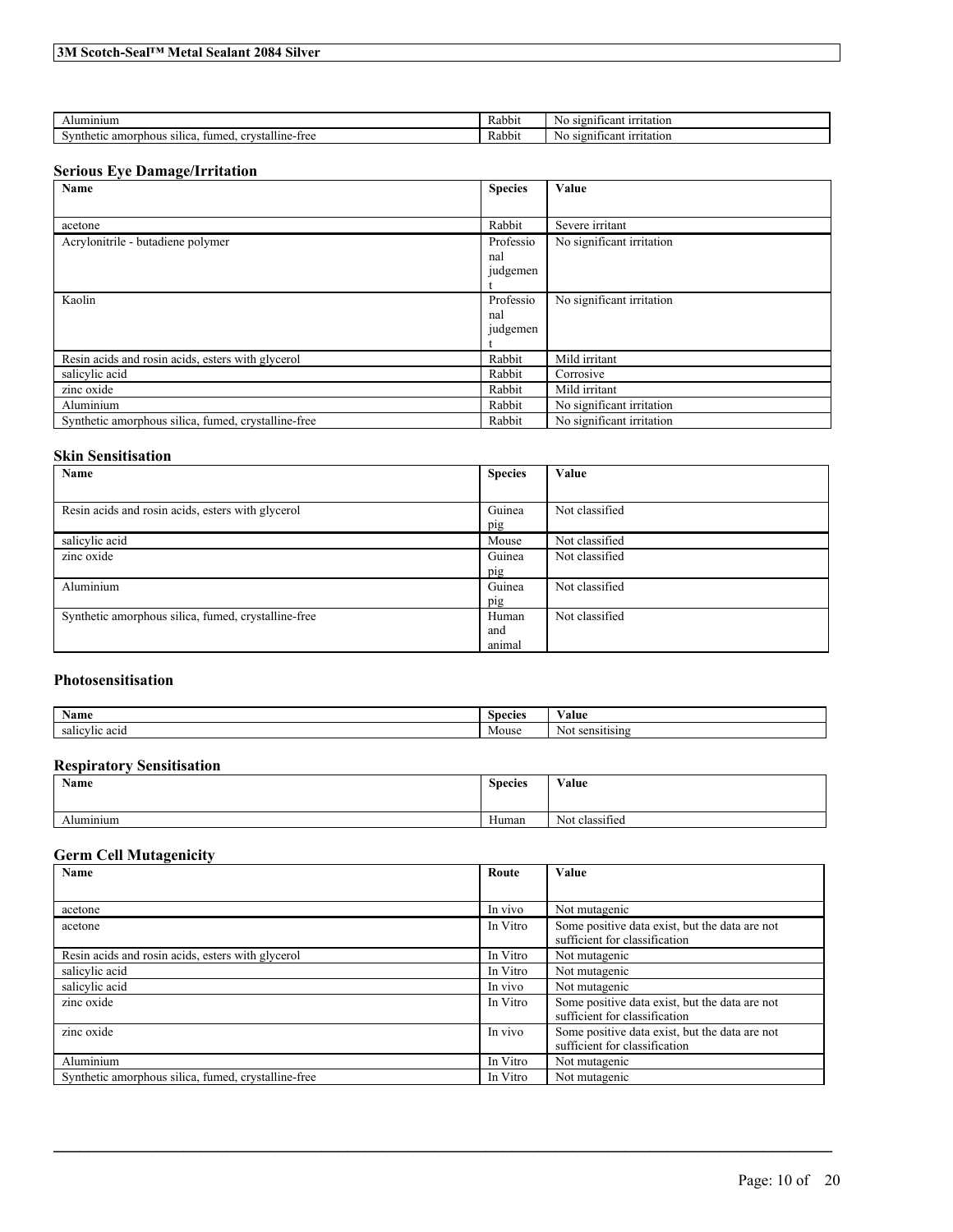## **Carcinogenicity**

| Name                                                | Route      | <b>Species</b> | Value                                          |
|-----------------------------------------------------|------------|----------------|------------------------------------------------|
| acetone                                             | Not.       | Multiple       | Not carcinogenic                               |
|                                                     | specified. | animal         |                                                |
|                                                     |            | species        |                                                |
| Kaolin                                              | Inhalation | Multiple       | Not carcinogenic                               |
|                                                     |            | animal         |                                                |
|                                                     |            | species        |                                                |
| Synthetic amorphous silica, fumed, crystalline-free | Not.       | Mouse          | Some positive data exist, but the data are not |
|                                                     | specified. |                | sufficient for classification                  |

## **Reproductive Toxicity**

## **Reproductive and/or Developmental Effects**

| Name                                                   | Route      | Value                                                 | <b>Species</b>                | <b>Test result</b>                 | <b>Exposure</b><br><b>Duration</b>    |
|--------------------------------------------------------|------------|-------------------------------------------------------|-------------------------------|------------------------------------|---------------------------------------|
| acetone                                                | Ingestion  | Not classified for male reproduction                  | Rat                           | <b>NOAEL</b><br>1,700<br>mg/kg/day | 13 weeks                              |
| acetone                                                | Inhalation | Not classified for development                        | Rat                           | <b>NOAEL 5.2</b><br>mg/l           | during<br>organogenesis               |
| salicylic acid                                         | Ingestion  | Toxic to development                                  | Rat                           | <b>NOAEL 75</b><br>mg/kg/day       | during<br>organogenesis               |
| zinc oxide                                             | Ingestion  | Not classified for reproduction and/or<br>development | Multiple<br>animal<br>species | <b>NOAEL 125</b><br>mg/kg/day      | premating $\&$<br>during<br>gestation |
| Synthetic amorphous silica, fumed,<br>crystalline-free | Ingestion  | Not classified for female reproduction                | Rat                           | <b>NOAEL 509</b><br>mg/kg/day      | 1 generation                          |
| Synthetic amorphous silica, fumed,<br>crystalline-free | Ingestion  | Not classified for male reproduction                  | Rat                           | <b>NOAEL 497</b><br>mg/kg/day      | 1 generation                          |
| Synthetic amorphous silica, fumed,<br>crystalline-free | Ingestion  | Not classified for development                        | Rat                           | <b>NOAEL</b><br>1,350<br>mg/kg/day | during<br>organogenesis               |
| 6,6'-Di-tert-butyl-2,2'-methylenedi-p-cresol           | Ingestion  | Not classified for female reproduction                | Rat                           | <b>NOAEL 50</b><br>mg/kg/day       | premating $\&$<br>during<br>gestation |
| 6,6'-Di-tert-butyl-2,2'-methylenedi-p-cresol           | Ingestion  | Toxic to male reproduction                            | Rat                           | <b>NOAEL 12.5</b><br>mg/kg/day     | 50 days                               |

# **Target Organ(s)**

## **Specific Target Organ Toxicity - single exposure**

| Name    | Route      | Target Organ(s)        | Value                             | <b>Species</b> | <b>Test result</b> | <b>Exposure</b> |
|---------|------------|------------------------|-----------------------------------|----------------|--------------------|-----------------|
|         |            |                        |                                   |                |                    | <b>Duration</b> |
| acetone | Inhalation | central nervous        | May cause drowsiness or           | Human          | <b>NOAEL Not</b>   |                 |
|         |            | system depression      | dizziness                         |                | available          |                 |
| acetone | Inhalation | respiratory irritation | Some positive data exist, but the | Human          | <b>NOAEL Not</b>   |                 |
|         |            |                        | data are not sufficient for       |                | available          |                 |
|         |            |                        | classification                    |                |                    |                 |
| acetone | Inhalation | immune system          | Not classified                    | Human          | <b>NOAEL 1.19</b>  | 6 hours         |
|         |            |                        |                                   |                | mg/l               |                 |
| acetone | Inhalation | liver                  | Not classified                    | Guinea         | <b>NOAEL Not</b>   |                 |
|         |            |                        |                                   | pig            | available          |                 |
| acetone | Ingestion  | central nervous        | May cause drowsiness or           | Human          | <b>NOAEL Not</b>   | poisoning       |
|         |            | system depression      | dizziness                         |                | available          | and/or abuse    |

## **Specific Target Organ Toxicity - repeated exposure**

| Name    | Route      | Target Organ(s) | Value          | <b>Species</b> | <b>Test result</b> | <b>Exposure</b> |
|---------|------------|-----------------|----------------|----------------|--------------------|-----------------|
|         |            |                 |                |                |                    | <b>Duration</b> |
| acetone | Dermal     | eves            | Not classified | Guinea         | <b>NOAEL Not</b>   | 3 weeks         |
|         |            |                 |                | pig            | available          |                 |
| acetone | Inhalation | hematopoietic   | Not classified | Human          | NOAEL <sub>3</sub> | 6 weeks         |
|         |            | system          |                |                | mg/l               |                 |
| acetone | Inhalation | immune system   | Not classified | Human          | <b>NOAEL 1.19</b>  | 6 days          |
|         |            |                 |                |                |                    |                 |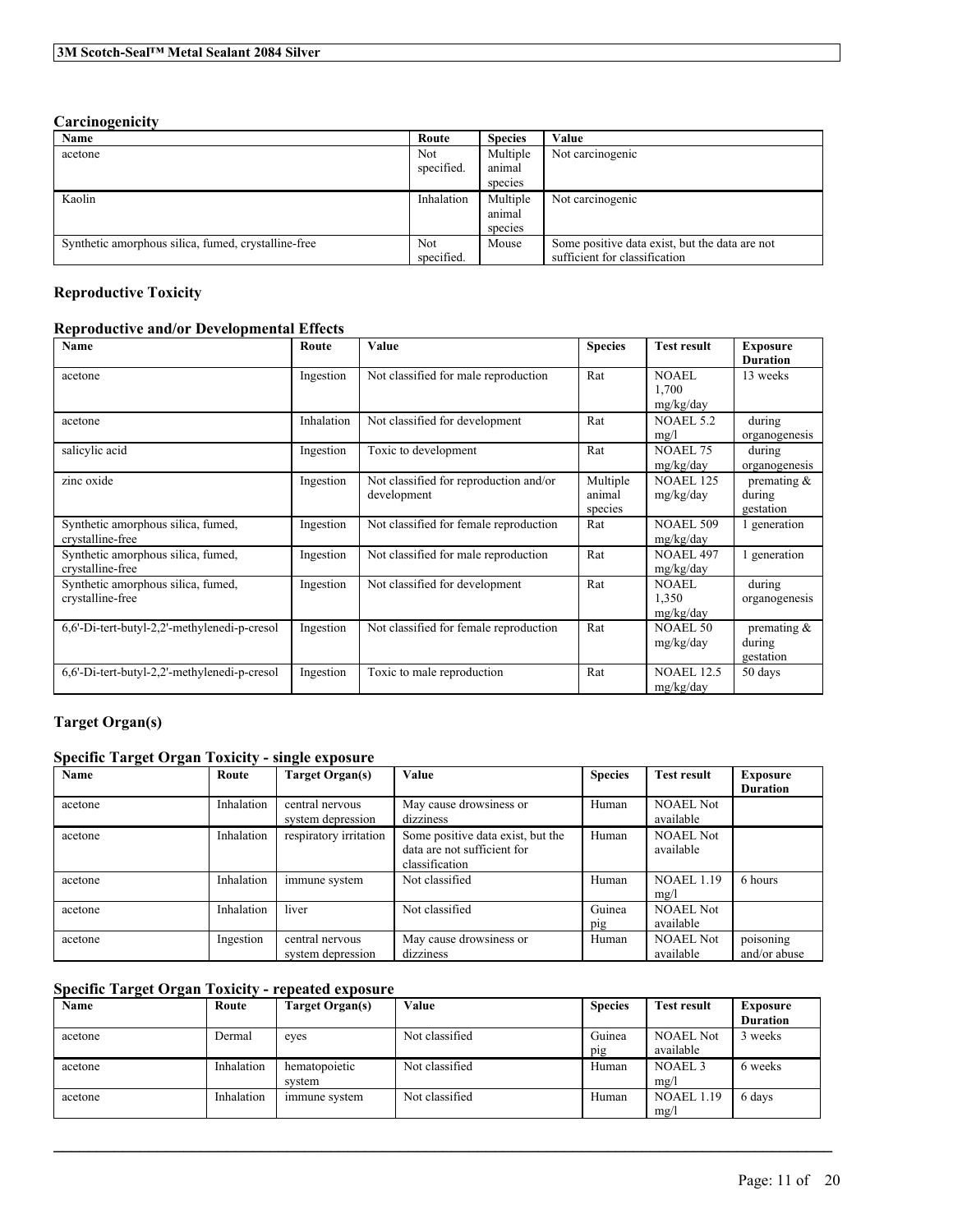| acetone                                                    | Inhalation | kidney and/or                                                                                                                                                                                                                                          | Not classified                                                    | Guinea | NOAEL 119                           | not available            |
|------------------------------------------------------------|------------|--------------------------------------------------------------------------------------------------------------------------------------------------------------------------------------------------------------------------------------------------------|-------------------------------------------------------------------|--------|-------------------------------------|--------------------------|
|                                                            |            | bladder                                                                                                                                                                                                                                                |                                                                   | pig    | mg/l                                |                          |
| acetone                                                    | Inhalation | heart   liver                                                                                                                                                                                                                                          | Not classified                                                    | Rat    | <b>NOAEL 45</b><br>mg/l             | 8 weeks                  |
| acetone                                                    | Ingestion  | kidney and/or<br>bladder                                                                                                                                                                                                                               | Not classified                                                    | Rat    | <b>NOAEL 900</b><br>mg/kg/day       | 13 weeks                 |
| acetone                                                    | Ingestion  | heart                                                                                                                                                                                                                                                  | Not classified                                                    | Rat    | <b>NOAEL</b><br>2,500               | 13 weeks                 |
|                                                            |            |                                                                                                                                                                                                                                                        |                                                                   |        | mg/kg/day                           |                          |
| acetone                                                    | Ingestion  | hematopoietic<br>system                                                                                                                                                                                                                                | Not classified                                                    | Rat    | <b>NOAEL 200</b><br>mg/kg/day       | 13 weeks                 |
| acetone                                                    | Ingestion  | liver                                                                                                                                                                                                                                                  | Not classified                                                    | Mouse  | <b>NOAEL</b><br>3,896<br>mg/kg/day  | 14 days                  |
| acetone                                                    | Ingestion  | eyes                                                                                                                                                                                                                                                   | Not classified                                                    | Rat    | <b>NOAEL</b><br>3,400<br>mg/kg/day  | 13 weeks                 |
| acetone                                                    | Ingestion  | respiratory system                                                                                                                                                                                                                                     | Not classified                                                    | Rat    | <b>NOAEL</b><br>2,500<br>mg/kg/day  | 13 weeks                 |
| acetone                                                    | Ingestion  | muscles                                                                                                                                                                                                                                                | Not classified                                                    | Rat    | <b>NOAEL</b><br>$2,500$ mg/kg       | 13 weeks                 |
| acetone                                                    | Ingestion  | skin   bone, teeth,<br>nails, and/or hair                                                                                                                                                                                                              | Not classified                                                    | Mouse  | <b>NOAEL</b><br>11,298<br>mg/kg/day | 13 weeks                 |
| Kaolin                                                     | Inhalation | pneumoconiosis                                                                                                                                                                                                                                         | Causes damage to organs through<br>prolonged or repeated exposure | Human  | <b>NOAEL NA</b>                     | occupational<br>exposure |
| Kaolin                                                     | Inhalation | pulmonary fibrosis                                                                                                                                                                                                                                     | Not classified                                                    | Rat    | <b>NOAEL Not</b><br>available       |                          |
| Resin acids and rosin<br>acids, esters with glycerol       | Ingestion  | liver   heart   skin  <br>endocrine system  <br>bone, teeth, nails,<br>and/or hair   blood  <br>bone marrow  <br>hematopoietic<br>system   immune<br>system   muscles  <br>nervous system  <br>eyes   kidney and/or<br>bladder   respiratory<br>system | Not classified                                                    | Rat    | <b>NOAEL</b><br>5,000<br>mg/kg/day  | 90 days                  |
| salicylic acid                                             | Ingestion  | liver                                                                                                                                                                                                                                                  | Not classified                                                    | Rat    | <b>NOAEL 500</b><br>mg/kg/day       | 3 days                   |
| zinc oxide                                                 | Ingestion  | nervous system                                                                                                                                                                                                                                         | Not classified                                                    | Rat    | <b>NOAEL 600</b><br>mg/kg/day       | 10 days                  |
| zinc oxide                                                 | Ingestion  | endocrine system  <br>hematopoietic<br>system   kidney<br>and/or bladder                                                                                                                                                                               | Not classified                                                    | Other  | <b>NOAEL 500</b><br>mg/kg/day       | 6 months                 |
| Aluminium                                                  | Inhalation | nervous system  <br>respiratory system                                                                                                                                                                                                                 | Not classified                                                    | Human  | <b>NOAEL Not</b><br>available       | occupational<br>exposure |
| Synthetic amorphous<br>silica, fumed, crystalline-<br>free | Inhalation | respiratory system  <br>silicosis                                                                                                                                                                                                                      | Not classified                                                    | Human  | <b>NOAEL Not</b><br>available       | occupational<br>exposure |

#### **Aspiration Hazard**

For the component/components, either no data is currently available or the data is not sufficient for classification.

## Please contact the address or phone number listed on the first page of the SDS for additional toxicological information **on this material and/or its components.**

 $\mathcal{L}_\mathcal{L} = \mathcal{L}_\mathcal{L} = \mathcal{L}_\mathcal{L} = \mathcal{L}_\mathcal{L} = \mathcal{L}_\mathcal{L} = \mathcal{L}_\mathcal{L} = \mathcal{L}_\mathcal{L} = \mathcal{L}_\mathcal{L} = \mathcal{L}_\mathcal{L} = \mathcal{L}_\mathcal{L} = \mathcal{L}_\mathcal{L} = \mathcal{L}_\mathcal{L} = \mathcal{L}_\mathcal{L} = \mathcal{L}_\mathcal{L} = \mathcal{L}_\mathcal{L} = \mathcal{L}_\mathcal{L} = \mathcal{L}_\mathcal{L}$ 

#### **11.2. Information on other hazards**

This material does not contain any substances that are assessed to be an endocrine disruptor for human health.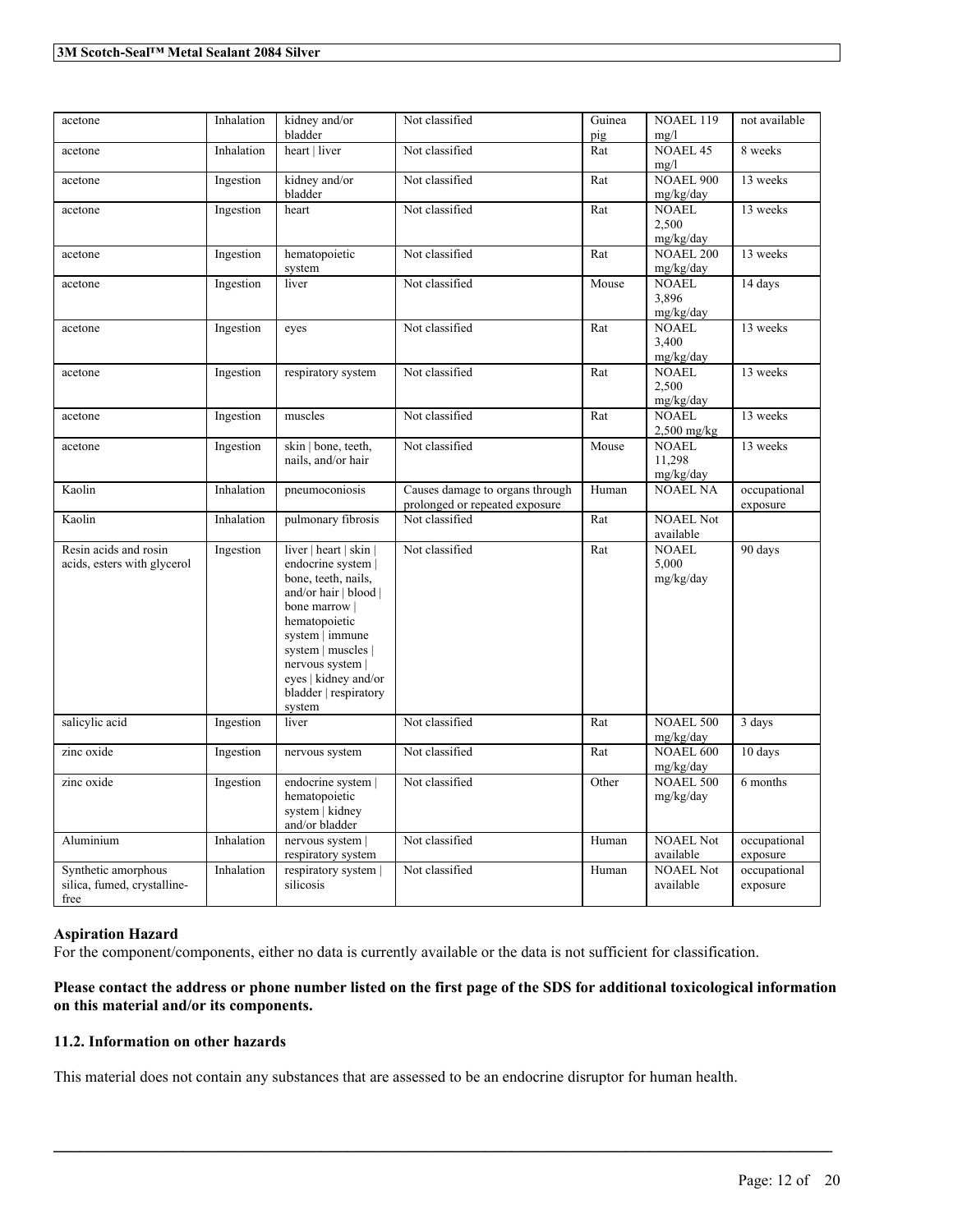# **SECTION 12: Ecological information**

The information below may not agree with the EU material classification in Section 2 and/or the ingredient classifications in Section 3 if specific ingredient classifications are mandated by a competent authority. In addition, statements and data presented in Section 12 are based on UN GHS calculation rules and classifications derived from **3M assessments.**

## **12.1. Toxicity**

No product test data available.

| <b>Material</b>                                         | CAS#          | Organism         | <b>Type</b>                                                 | <b>Exposure</b> | <b>Test endpoint</b>              | Test result          |
|---------------------------------------------------------|---------------|------------------|-------------------------------------------------------------|-----------------|-----------------------------------|----------------------|
| acetone                                                 | $67 - 64 - 1$ | Algae other      | Experimental                                                | 96 hours        | <b>EC50</b>                       | 11,493 mg/l          |
| acetone                                                 | $67 - 64 - 1$ | Crustacea other  | Experimental                                                | 24 hours        | LC50                              | $2,100$ mg/l         |
| acetone                                                 | $67-64-1$     | Rainbow trout    | Experimental                                                | 96 hours        | LC50                              | $5,540$ mg/l         |
| acetone                                                 | $67 - 64 - 1$ | Water flea       | Experimental                                                | 21 days         | <b>NOEC</b>                       | $1,000 \text{ mg/l}$ |
| acetone                                                 | $67 - 64 - 1$ | Bacteria         | Experimental                                                | 16 hours        | <b>NOEC</b>                       | $1,700$ mg/l         |
| acetone                                                 | $67 - 64 - 1$ | Redworm          | Experimental                                                | 48 hours        | LC50                              | >100                 |
| Acrylonitrile -<br>butadiene polymer                    | 9003-18-3     |                  | Data not available<br>or insufficient for<br>classification |                 |                                   | N/A                  |
| Kaolin                                                  | 1332-58-7     | Water flea       | Experimental                                                | 48 hours        | LC50                              | $>1,100$ mg/l        |
| Resin acids and rosin<br>acids, esters with<br>glycerol | 8050-31-5     | Green Algae      | Estimated                                                   | 72 hours        | No tox obs at lmt<br>of water sol | $>100$ mg/l          |
| Resin acids and rosin<br>acids, esters with<br>glycerol | 8050-31-5     | Rainbow trout    | Estimated                                                   | 96 hours        | No tox obs at lmt<br>of water sol | $>100$ mg/l          |
| Resin acids and rosin<br>acids, esters with<br>glycerol | 8050-31-5     | Water flea       | Experimental                                                | 48 hours        | No tox obs at lmt<br>of water sol | $>100$ mg/l          |
| Resin acids and rosin<br>acids, esters with<br>glycerol | 8050-31-5     | Green Algae      | Estimated                                                   | 72 hours        | No tox obs at lmt<br>of water sol | $>100$ mg/l          |
| salicylic acid                                          | $69 - 72 - 7$ | Green algae      | Experimental                                                | 72 hours        | <b>EC50</b>                       | $>100$ mg/l          |
| salicylic acid                                          | $69 - 72 - 7$ | Medaka           | Experimental                                                | 96 hours        | LC50                              | $>100$ mg/l          |
| salicylic acid                                          | $69 - 72 - 7$ | Water flea       | Experimental                                                | 48 hours        | <b>EC50</b>                       | 870 mg/l             |
| salicylic acid                                          | $69 - 72 - 7$ | Water flea       | Experimental                                                | 21 days         | <b>NOEC</b>                       | $10$ mg/l            |
| salicylic acid                                          | $69 - 72 - 7$ | Activated sludge | Experimental                                                | 3 hours         | EC50                              | >3,200               |
| salicylic acid                                          | $69 - 72 - 7$ | Bacteria         | Experimental                                                | 18 hours        | EC10                              | 465                  |
| zinc oxide                                              | 1314-13-2     | Activated sludge | Estimated                                                   | 3 hours         | <b>EC50</b>                       | $6.5$ mg/l           |
| zinc oxide                                              | 1314-13-2     | Green Algae      | Estimated                                                   | 72 hours        | EC50                              | $0.052$ mg/l         |
| zinc oxide                                              | 1314-13-2     | Rainbow trout    | Estimated                                                   | 96 hours        | LC50                              | $0.21$ mg/l          |
| zinc oxide                                              | 1314-13-2     | Water flea       | Estimated                                                   | 48 hours        | <b>EC50</b>                       | $0.07$ mg/l          |
| zinc oxide                                              | 1314-13-2     | Green Algae      | Estimated                                                   | 72 hours        | NOEC                              | $0.006$ mg/l         |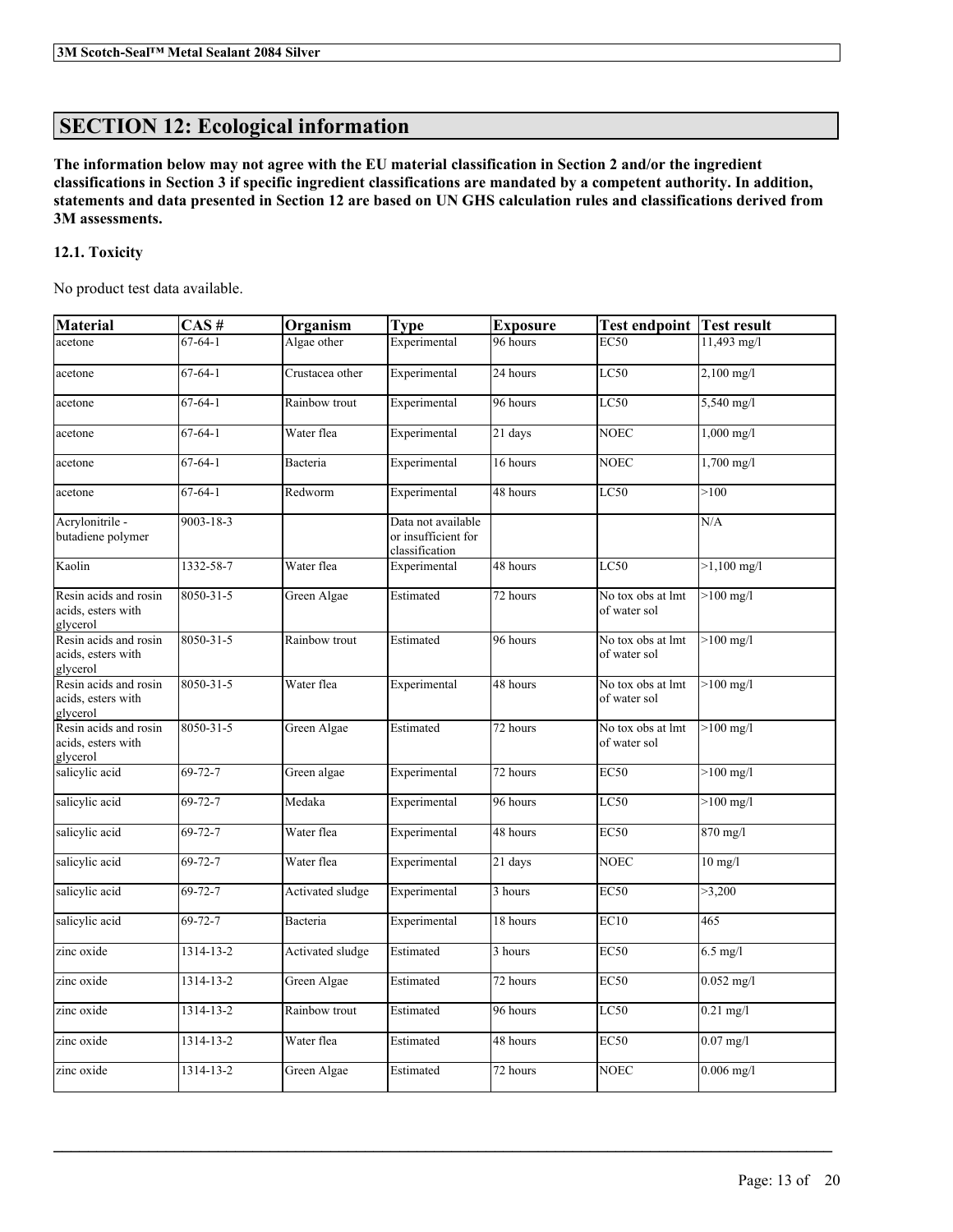| zinc oxide                                                | 1314-13-2   | Water flea       | Estimated               | 7 days   | <b>NOEC</b>                       | $0.02$ mg/l         |
|-----------------------------------------------------------|-------------|------------------|-------------------------|----------|-----------------------------------|---------------------|
| Aluminium                                                 | 7429-90-5   | Fish other       | Experimental            | 96 hours | No tox obs at lmt<br>of water sol | $>100$ mg/l         |
| Aluminium                                                 | 7429-90-5   | Green Algae      | Experimental            | 72 hours | No tox obs at lmt<br>of water sol | $>100 \text{ mg/l}$ |
| Aluminium                                                 | 7429-90-5   | Water flea       | Experimental            | 48 hours | No tox obs at lmt<br>of water sol | $>100 \text{ mg/l}$ |
| Aluminium                                                 | 7429-90-5   | Green Algae      | Experimental            | 72 hours | No tox obs at lmt<br>of water sol | $100$ mg/l          |
| Aluminium                                                 | 7429-90-5   | Water flea       | Experimental            | 21 days  | <b>NOEC</b>                       | $0.076$ mg/l        |
| Synthetic amorphous<br>silica, fumed,<br>crystalline-free | 112945-52-5 | Green Algae      | Experimental            | 72 hours | EC50                              | $>100$ mg/l         |
| Synthetic amorphous<br>silica, fumed,<br>crystalline-free | 112945-52-5 | Water flea       | Experimental            | 24 hours | <b>EC50</b>                       | $>100 \text{ mg/l}$ |
| Synthetic amorphous<br>silica, fumed,<br>crystalline-free | 112945-52-5 | Zebra Fish       | Experimental            | 96 hours | LC50                              | $>100$ mg/l         |
| Synthetic amorphous<br>silica, fumed,<br>crystalline-free | 112945-52-5 | Green Algae      | Experimental            | 72 hours | <b>NOEC</b>                       | $60$ mg/l           |
| $6,6'$ -Di-tert-butyl-2,2'-<br>methylenedi-p-cresol       | 119-47-1    | Green Algae      | Endpoint not<br>reached | 72 hours | <b>EC50</b>                       | $>100 \text{ mg/l}$ |
| $6,6'$ -Di-tert-butyl-2,2'-<br>methylenedi-p-cresol       | 119-47-1    | Water flea       | Endpoint not<br>reached | 48 hours | EC50                              | $>100 \text{ mg/l}$ |
| $6,6'$ -Di-tert-butyl-2,2'-<br>methylenedi-p-cresol       | 119-47-1    | Activated sludge | Experimental            | 3 hours  | <b>EC50</b>                       | $>10,000$ mg/l      |
| $6,6'$ -Di-tert-butyl-2,2'-<br>methylenedi-p-cresol       | 119-47-1    | Medaka           | Experimental            | 96 hours | No tox obs at lmt<br>of water sol | $>100$ mg/l         |
| $6,6'$ -Di-tert-butyl-2,2'-<br>methylenedi-p-cresol       | 119-47-1    | Green Algae      | Experimental            | 72 hours | <b>NOEC</b>                       | $1.3$ mg/l          |

# **12.2. Persistence and degradability**

| <b>Material</b>                                        | <b>CAS Nbr</b> | Test type                         | <b>Duration</b> | <b>Study Type</b>                | <b>Test result</b>                                                 | Protocol                                         |
|--------------------------------------------------------|----------------|-----------------------------------|-----------------|----------------------------------|--------------------------------------------------------------------|--------------------------------------------------|
| acetone                                                | $67 - 64 - 1$  | Experimental<br>Photolysis        |                 | Photolytic half-life<br>(in air) | 147 days (t 1/2)                                                   |                                                  |
| acetone                                                | $67 - 64 - 1$  | Experimental<br>Biodegradation    | 28 days         | <b>BOD</b>                       | 78 %<br><b>BOD/ThBOD</b>                                           | OECD 301D - Closed bottle<br>test                |
| Acrylonitrile - butadiene<br>polymer                   | 9003-18-3      | Data not availbl-<br>insufficient |                 |                                  | N/A                                                                |                                                  |
| Kaolin                                                 | 1332-58-7      | Data not availbl-<br>insufficient |                 |                                  | N/A                                                                |                                                  |
| Resin acids and rosin acids,<br>esters with glycerol   | 8050-31-5      | Experimental<br>Biodegradation    | 28 days         | CO <sub>2</sub> evolution        | $0\%$ CO <sub>2</sub><br>evolution/THC<br>O <sub>2</sub> evolution | OECD 301B - Modified<br>sturm or CO <sub>2</sub> |
| salicylic acid                                         | $69 - 72 - 7$  | Experimental<br>Biodegradation    | 14 days         | <b>BOD</b>                       | 88.1 %<br>BOD/ThBOD                                                | OECD 301C - MITI test (I)                        |
| zinc oxide                                             | 1314-13-2      | Data not availbl-<br>insufficient |                 |                                  | N/A                                                                |                                                  |
| Aluminium                                              | 7429-90-5      | Data not availbl-<br>insufficient |                 |                                  | N/A                                                                |                                                  |
| Synthetic amorphous silica,<br>fumed, crystalline-free | 12945-52-5     | Data not availbl-<br>insufficient |                 |                                  | N/A                                                                |                                                  |
| $6,6'$ -Di-tert-butyl-2,2'-<br>methylenedi-p-cresol    | 119-47-1       | Experimental<br>Biodegradation    | 28 days         | <b>BOD</b>                       | $10\%$<br><b>BOD/ThBOD</b>                                         | OECD 301C - MITI test (I)                        |

## **12.3 : Bioaccumulative potential**

| <b>Material</b> | $\mathbf{H}$<br>Cas No. | rest type            | Duration | <b>Study</b><br><b>CONTRACTOR</b><br>l vpe | est<br>resul\ | <b>Protocol</b> |
|-----------------|-------------------------|----------------------|----------|--------------------------------------------|---------------|-----------------|
| acetone         | $167-64-1$              | $Experimental BCF -$ |          | Bioaccumulation                            | 10.65         |                 |
|                 |                         | Other                |          | factor                                     |               |                 |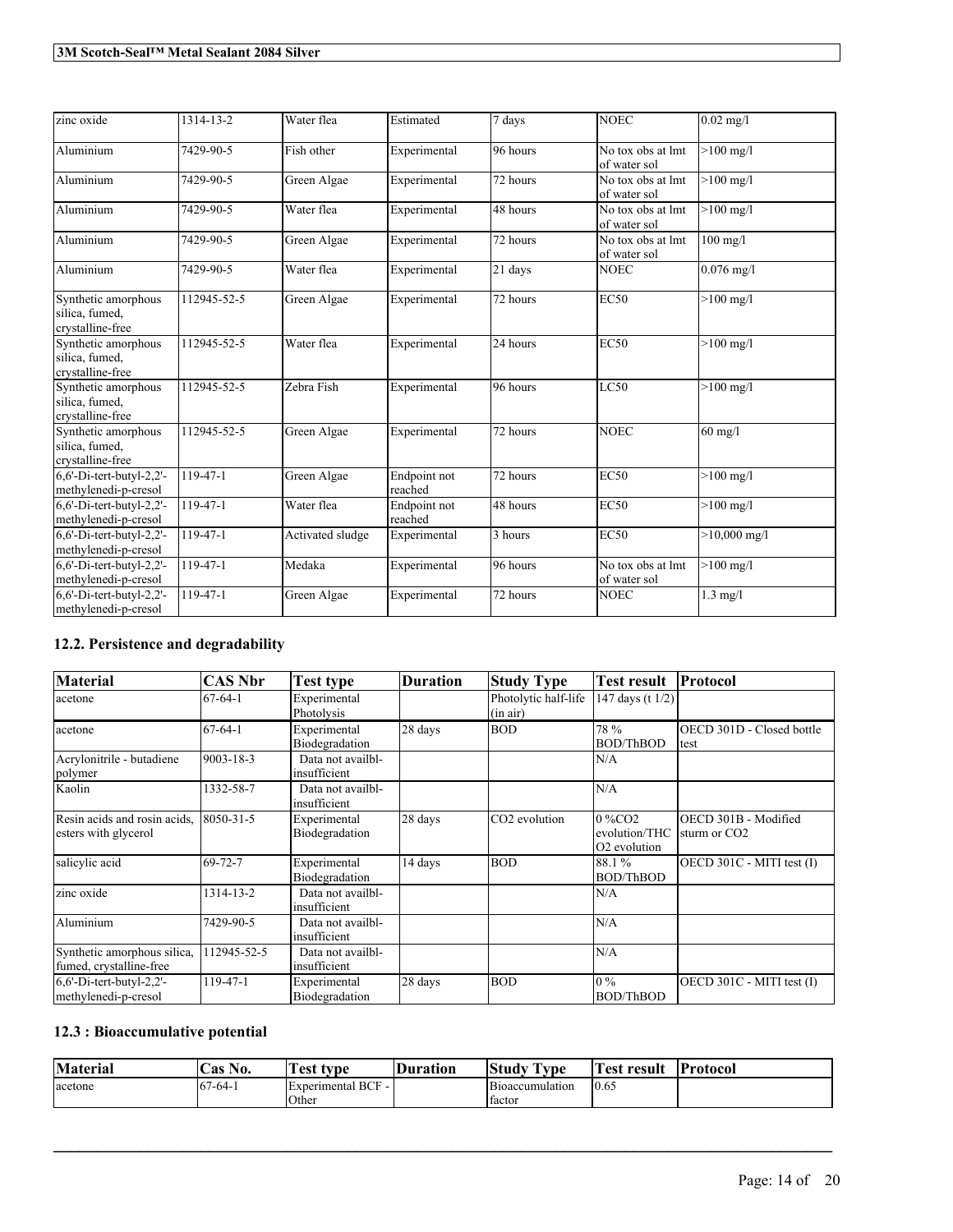| acetone                                                            | $67 - 64 - 1$ | Experimental<br>Bioconcentration                            |           | Log Kow                   | $-0.24$    |                                                                  |
|--------------------------------------------------------------------|---------------|-------------------------------------------------------------|-----------|---------------------------|------------|------------------------------------------------------------------|
| Acrylonitrile - butadiene<br>polymer                               | 9003-18-3     | Data not available<br>or insufficient for<br>classification | N/A       | N/A                       | N/A        | N/A                                                              |
| Kaolin                                                             | 1332-58-7     | Data not available<br>or insufficient for<br>classification | N/A       | N/A                       | N/A        | N/A                                                              |
| Resin acids and rosin acids, 8050-31-5<br>esters with glycerol     |               | Data not available<br>or insufficient for<br>classification | N/A       | N/A                       | N/A        | N/A                                                              |
| salicylic acid                                                     | 69-72-7       | Experimental<br>Bioconcentration                            |           | Log Kow                   | 2.26       |                                                                  |
| zinc oxide                                                         | 1314-13-2     | <b>Experimental BCF-</b><br>Carp                            | $56$ days | Bioaccumulation<br>factor | $\leq$ 217 | <b>OECD 305E -</b><br>Bioaccumulation flow-<br>through fish test |
| Aluminium                                                          | 7429-90-5     | Data not available<br>or insufficient for<br>classification | N/A       | N/A                       | N/A        | N/A                                                              |
| Synthetic amorphous silica, 112945-52-5<br>fumed, crystalline-free |               | Data not available<br>or insufficient for<br>classification | N/A       | N/A                       | N/A        | N/A                                                              |
| $6,6'$ -Di-tert-butyl-2,2'-<br>methylenedi-p-cresol                | 119-47-1      | <b>Experimental BCF-</b><br>Carp                            | 60 days   | Bioaccumulation<br>factor | 840        | <b>OECD 305E -</b><br>Bioaccumulation flow-<br>through fish test |

### **12.4. Mobility in soil**

| <b>Material</b>                                                | Cas No.   | <b>Test type</b>                     | <b>Study Type</b> | <b>Test result</b> | Protocol  |
|----------------------------------------------------------------|-----------|--------------------------------------|-------------------|--------------------|-----------|
| acetone                                                        | $67-64-1$ | Modeled Mobility Koc<br>lin Soil     |                   | $9.7$ $1/kg$       | Episuite™ |
| Resin acids and rosin acids, 8050-31-5<br>esters with glycerol |           | <b>Estimated</b><br>Mobility in Soil | Koc               | $>1$ l/kg          | Episuite™ |
| salicylic acid                                                 | 69-72-7   | Modeled Mobility Koc<br>lin Soil     |                   | $<1$ l/kg          | Episuite™ |

## **12.5. Results of the PBT and vPvB assessment**

This material does not contain any substances that are assessed to be a PBT or vPvB

#### **12.6. Endocrine disrupting properties**

This material does not contain any substances that are assessed to be an endocrine disruptor for environmental effects

#### **12.7. Other adverse effects**

No information available.

# **SECTION 13: Disposal considerations**

#### **13.1 Waste treatment methods**

Dispose of contents/ container in accordance with the local/regional/national/international regulations.

Incinerate in a permitted waste incineration facility. As a disposal alternative, utilize an acceptable permitted waste disposal facility. Empty drums/barrels/containers used for transporting and handling hazardous chemicals (chemical substances/mixtures/preparations classified as Hazardous as per applicable regulations) shall be considered, stored, treated & disposed of as hazardous wastes unless otherwise defined by applicable waste regulations. Consult with the respective regulating authorities to determine the available treatment and disposal facilities.

The coding of a waste stream is based on the application of the product by the consumer. Since this is out of the control of 3M, no waste code(s) for products after use will be provided. Please refer to the European Waste Code (EWC - 2000/532/EC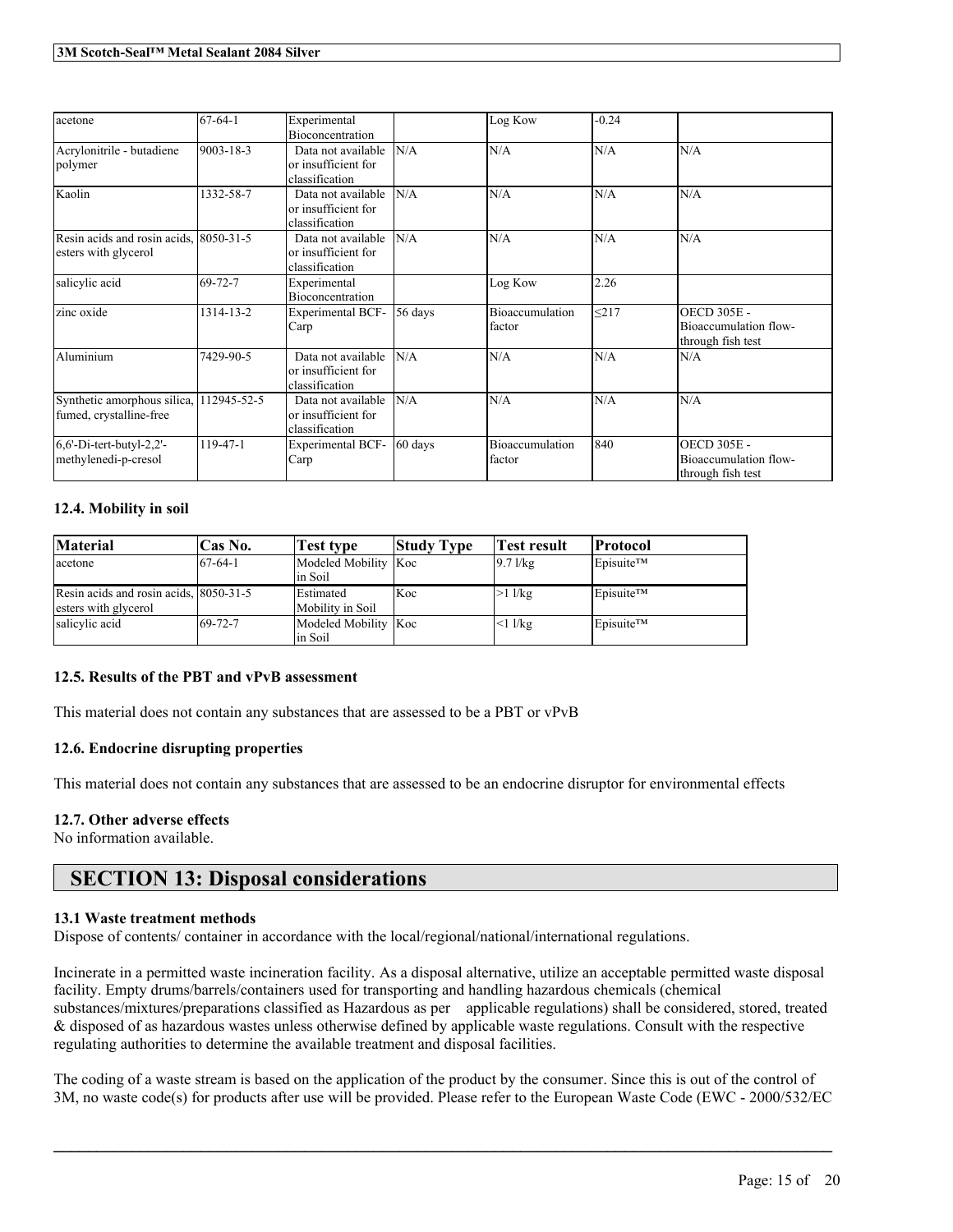and amendments) to assign the correct waste code to your waste stream. Ensure national and/or regional regulations are complied with and always use a licensed waste contractor.

### **EU waste code (product as sold)**

08 04 09\* Waste adhesives and sealants containing organic solvents or other dangerous substances 20 01 27\* Paint, inks, adhesives and resins containing dangerous substances

# **SECTION 14: Transportation information**

|                                                                                 | Ground Transport<br>(ADR)                                                    | <b>Air Transport (IATA)</b>                                                  | <b>Marine</b><br><b>Transport</b><br>(IMDG)                                  |
|---------------------------------------------------------------------------------|------------------------------------------------------------------------------|------------------------------------------------------------------------------|------------------------------------------------------------------------------|
| 14.1 UN number                                                                  | <b>UN1866</b>                                                                | <b>UN1866</b>                                                                | <b>UN1866</b>                                                                |
| 14.2 UN proper shipping<br>name                                                 | <b>RESIN SOLUTION</b>                                                        | <b>RESIN SOLUTION</b>                                                        | RESIN SOLUTION(ZINC<br>OXIDE)                                                |
| 14.3 Transport hazard<br>class(es)                                              | $\overline{3}$                                                               | $\mathcal{E}$                                                                | $\overline{3}$                                                               |
| 14.4 Packing group                                                              | $\mathbf{H}$                                                                 | $\mathbf{H}$                                                                 | $\mathbf{H}$                                                                 |
| <b>14.5 Environmental hazards</b>                                               | <b>Environmentally Hazardous</b>                                             | Not applicable                                                               | Marine Pollutant                                                             |
| 14.6 Special precautions for<br>user                                            | Please refer to the other<br>sections of the SDS for<br>further information. | Please refer to the other<br>sections of the SDS for further<br>information. | Please refer to the other<br>sections of the SDS for<br>further information. |
| 14.7 Transport in bulk<br>according to Annex II of<br>Marpol 73/78 and IBC Code | No data available.                                                           | No Data Available                                                            | No Data Available                                                            |
| <b>Control Temperature</b>                                                      | No data available.                                                           | No Data Available                                                            | No Data Available                                                            |
| <b>Emergency Temperature</b>                                                    | No data available.                                                           | No Data Available                                                            | No Data Available                                                            |
| <b>ADR Tunnel Code</b>                                                          | (E)                                                                          | Not Applicable                                                               | Not Applicable                                                               |
| <b>ADR Classification Code</b>                                                  | F1                                                                           | Not Applicable                                                               | Not Applicable                                                               |
| <b>ADR Transport Category</b>                                                   | $\overline{2}$                                                               | Not Applicable                                                               | Not Applicable                                                               |
| <b>ADR Multiplier</b>                                                           | $\overline{3}$                                                               | $\Omega$                                                                     | $\theta$                                                                     |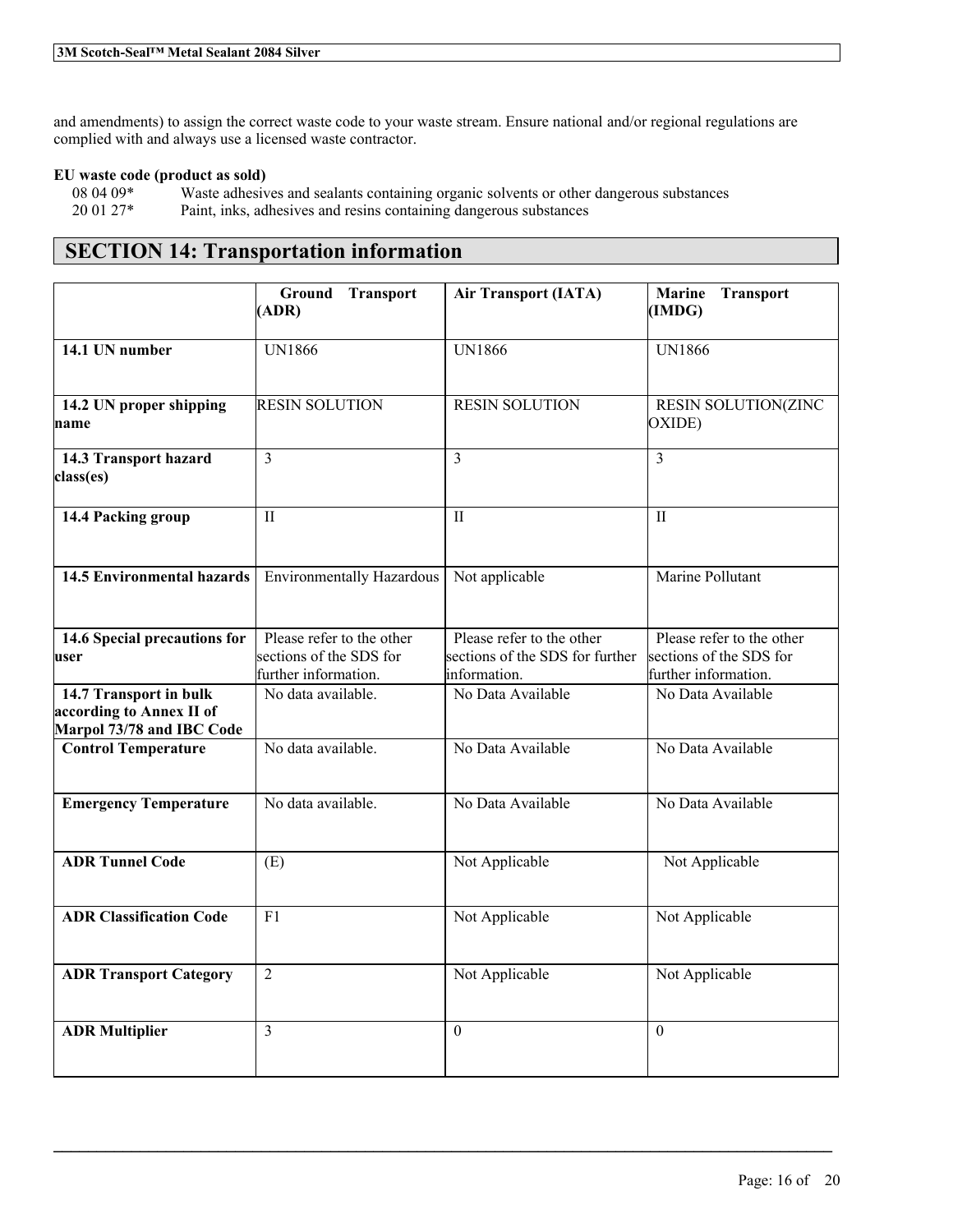| <b>IMDG Segregation Code</b>   | Not applicable. | Not Applicable | <b>NONE</b>    |
|--------------------------------|-----------------|----------------|----------------|
| <b>Transport not Permitted</b> | Not applicable. | Х              | Not Applicable |

Please contact the address or phone number listed on the first page of the SDS for additional information on the transport/shipment of the material by rail (RID) or inland waterways (ADN).

# **SECTION 15: Regulatory information**

## **15.1. Safety, health and environmental regulations/legislation specific for the substance or mixture**

#### **Global inventory status**

Contact 3M for more information. The components of this material are in compliance with the provisions of the Korea Chemical Control Act. Certain restrictions may apply. Contact the selling division for additional information. The components of this material are in compliance with the provisions of Australia National Industrial Chemical Notification and Assessment Scheme (NICNAS). Certain restrictions may apply. Contact the selling division for additional information. The components of this material are in compliance with the provisions of Philippines RA 6969 requirements. Certain restrictions may apply. Contact the selling division for additional information. The components of this product are in compliance with the new substance notification requirements of CEPA. This product complies with Measures on Environmental Management of New Chemical Substances. All ingredients are listed on or exempt from on China IECSC inventory. The components of this product are in compliance with the chemical notification requirements of TSCA. All required components of this product are listed on the active portion of the TSCA Inventory.

#### **15.2. Chemical Safety Assessment**

A chemical safety assessment has not been carried out for this mixture. Chemical safety assessments for the contained substances may have been carried out by the registrants of the substances in accordance with Regulation (EC) No 1907/2006, as amended.

 $\mathcal{L}_\mathcal{L} = \mathcal{L}_\mathcal{L} = \mathcal{L}_\mathcal{L} = \mathcal{L}_\mathcal{L} = \mathcal{L}_\mathcal{L} = \mathcal{L}_\mathcal{L} = \mathcal{L}_\mathcal{L} = \mathcal{L}_\mathcal{L} = \mathcal{L}_\mathcal{L} = \mathcal{L}_\mathcal{L} = \mathcal{L}_\mathcal{L} = \mathcal{L}_\mathcal{L} = \mathcal{L}_\mathcal{L} = \mathcal{L}_\mathcal{L} = \mathcal{L}_\mathcal{L} = \mathcal{L}_\mathcal{L} = \mathcal{L}_\mathcal{L}$ 

# **SECTION 16: Other information**

#### **List of relevant H statements**

| <b>EUH066</b>     | Repeated exposure may cause skin dryness or cracking. |
|-------------------|-------------------------------------------------------|
| H <sub>225</sub>  | Highly flammable liquid and vapour.                   |
| H <sub>228</sub>  | Flammable solid.                                      |
| H <sub>261</sub>  | In contact with water releases flammable gas.         |
| H <sub>3</sub> 02 | Harmful if swallowed.                                 |
| H318              | Causes serious eye damage.                            |
| H319              | Causes serious eye irritation.                        |
| H336              | May cause drowsiness or dizziness.                    |
| H361d             | Suspected of damaging the unborn child.               |
| H361f             | Suspected of damaging fertility.                      |
| H400              | Very toxic to aquatic life.                           |
| H410              | Very toxic to aquatic life with long lasting effects. |
| H412              | Harmful to aquatic life with long lasting effects.    |

#### **Revision information:**

EU Section 09: pH information information was added.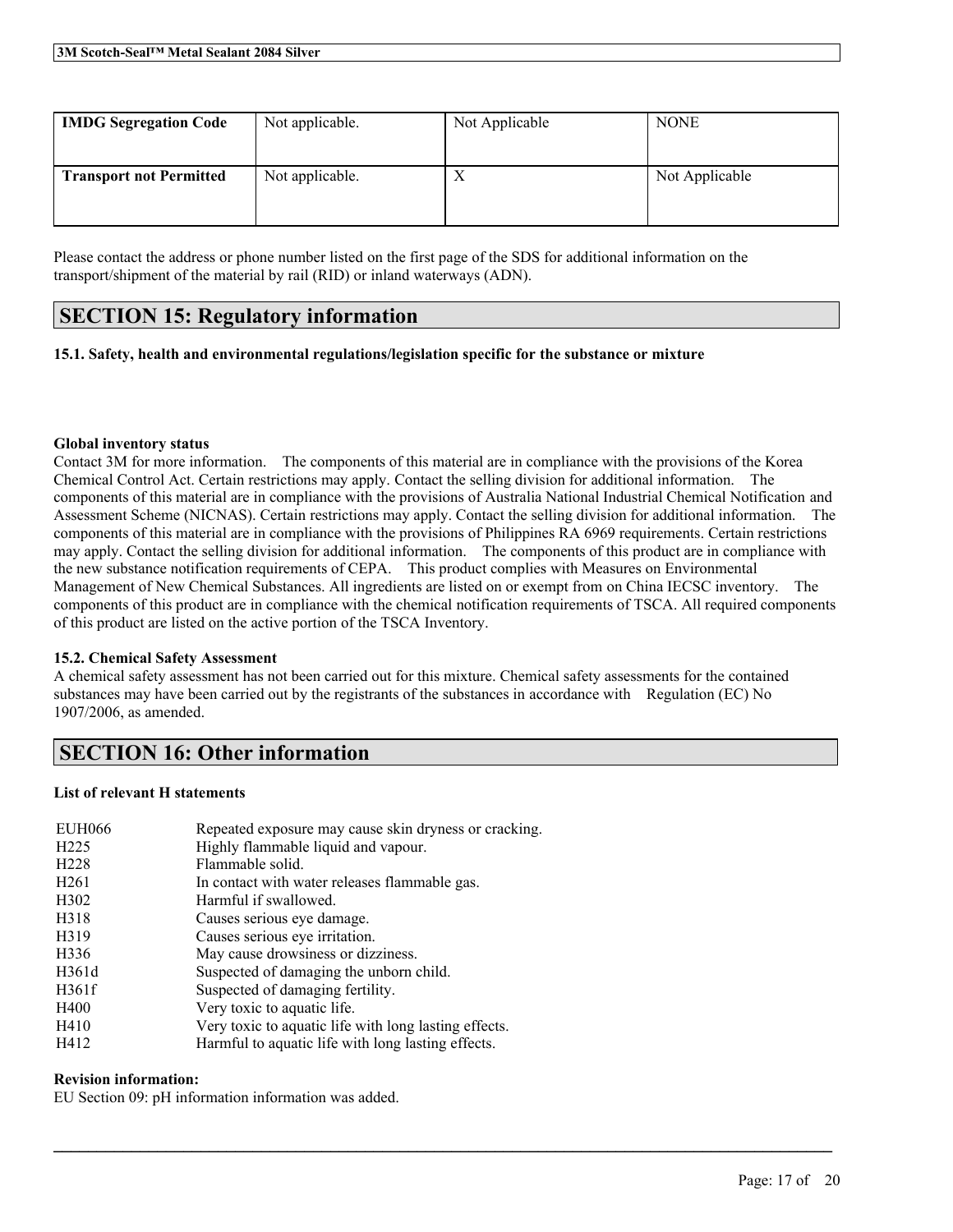Industrial Use of Adhesives and Sealants: Section 16: Annex information was modified. CLP: Ingredient table information was modified. Label: CLP Percent Unknown information was deleted. Label: CLP Precautionary - Disposal information was deleted. Label: CLP Precautionary - Prevention information was modified. Label: CLP Precautionary - Response information was modified. Section 03: Composition table % Column heading information was added. Section 3: Composition/ Information of ingredients table information was modified. Section 03: Substance not applicable information was added. Section 04: First Aid - Symptoms and Effects (CLP) information was added. Section 04: Information on toxicological effects information was modified. Section 5: Hazardous combustion products table information was modified. Section 6: Accidental release clean-up information information was modified. Section 6: Accidental release personal information information was modified. Section 7: Precautions safe handling information information was modified. Section 8: DNEL table row information was modified. Section 8: Occupational exposure limit table information was modified. Section 8: PNEC table row information was modified. Section 8: Respiratory protection - recommended respirators information information was modified. Section 9: Autoignition temperature information information was modified. Section 9: Boiling point information information was modified. Section 9: Evaporation Rate information information was deleted. Section 9: Explosive properties information information was deleted. Section 09: Kinematic Viscosity information information was added. Section 9: Melting point information information was modified. Section 9: Oxidising properties information information was deleted. Section 9: pH information information was deleted. Section 9: Property description for optional properties information was modified. Section 9: Vapour density value information was added. Section 9: Vapour density value information was deleted. Section 9: Viscosity information information was deleted. Section 11: Acute Toxicity table information was modified. Section 11: Carcinogenicity Table information was modified. Section 11: Classification disclaimer information was modified. Section 11: Germ Cell Mutagenicity Table information was modified. Section 11: Health Effects - Skin information information was modified. Section 11: No endocrine disruptor information available warning information was added. Photosensitisation Table information was modified. Section 11: Reproductive Hazards information information was deleted. Section 11: Reproductive Toxicity Table information was modified. Section 11: Reproductive/developmental effects information information was added. Section 11: Serious Eye Damage/Irritation Table information was modified. Section 11: Skin Corrosion/Irritation Table information was modified. Section 11: Skin Sensitization Table information was modified. Section 11: Target Organs - Repeated Table information was modified. Section 11: Target Organs - Single Table information was modified. Section 12: 12.6. Endocrine Disrupting Properties information was added. Section 12: 12.7. Other adverse effects information was modified. Section 12: Component ecotoxicity information information was modified. Section 12: Contact manufacturer for more detail. information was deleted. Section 12: Mobility in soil information information was added. Prints No Data if Adverse effects information is not present information was added. Section 12: No endocrine disruptor information available warning information was added. Section 12: Persistence and Degradability information information was modified. Section 12:Bioccumulative potential information information was modified. Section 14 Classification Code – Main Heading information was added.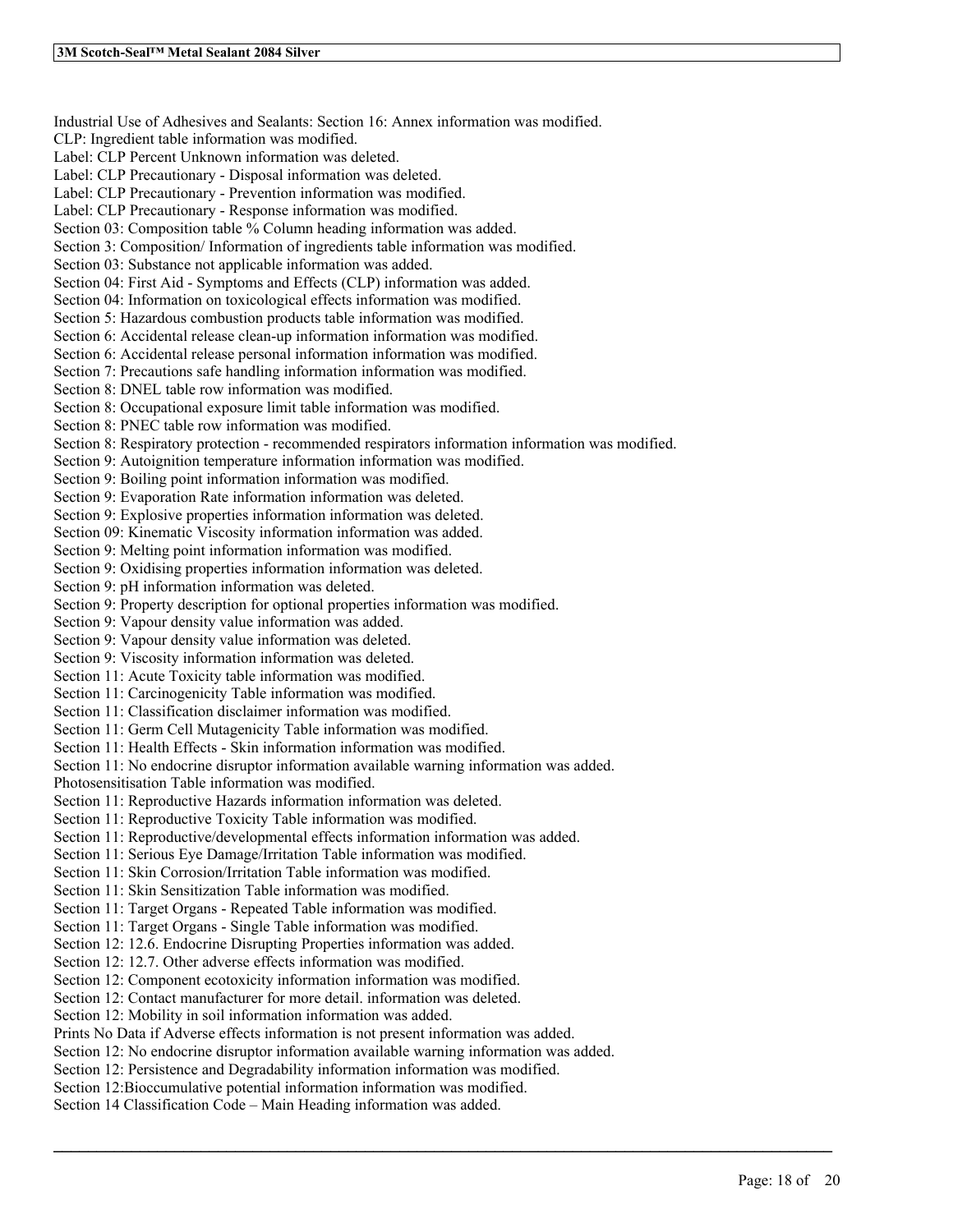Section 14 Classification Code – Regulation Data information was added. Section 14 Control Temperature – Main Heading information was added. Section 14 Control Temperature – Regulation Data information was added. Section 14 Disclaimer Information information was added. Section 14 Emergency Temperature – Main Heading information was added. Section 14 Emergency Temperature – Regulation Data information was added. Section 14 Hazard Class + Sub Risk – Main Heading information was added. Section 14 Hazard Class + Sub Risk – Regulation Data information was added. Section 14 Multiplier – Main Heading information was added. Section 14 Multiplier – Regulation Data information was added. Section 14 Other Dangerous Goods – Main Heading information was added. Section 14 Other Dangerous Goods – Regulation Data information was added. Section 14 Packing Group – Main Heading information was added. Section 14 Packing Group – Regulation Data information was added. Section 14 Proper Shipping Name information was added. Section 14 Regulations – Main Headings information was added. Section 14 Segregation – Regulation Data information was added. Section 14 Segregation Code – Main Heading information was added. Section 14 Special Precautions – Main Heading information was added. Section 14 Special Precautions – Regulation Data information was added. Section 14 Transport Category – Main Heading information was added. Section 14 Transport Category – Regulation Data information was added. Section 14 Transport in bulk – Regulation Data information was added. Section 14 Transport in bulk according to Annex II of Marpol and the IBC Code – Main Heading information was added. Section 14 Transport Not Permitted – Main Heading information was added. Section 14 Transport Not Permitted – Regulation Data information was added. Section 14 Tunnel Code – Main Heading information was added. Section 14 Tunnel Code – Regulation Data information was added. Section 14 UN Number Column data information was added. Section 14 UN Number information was added. Section 15: Regulations - Inventories information was added. Two-column table displaying the unique list of H Codes and statements (std phrases) for all components of the given material.

information was modified.

Sectio 16: UK disclaimer information was deleted.

# **Annex**

| 1. Title                                               |                                                                                      |
|--------------------------------------------------------|--------------------------------------------------------------------------------------|
| <b>Substance identification</b>                        | acetone:                                                                             |
|                                                        | EC No. 200-662-2;                                                                    |
|                                                        | CAS Nbr 67-64-1;                                                                     |
| <b>Exposure Scenario Name</b>                          | Industrial Use of Adhesives and Sealants                                             |
| <b>Lifecycle Stage</b>                                 | Use at industrial sites                                                              |
| <b>Contributing activities</b>                         | PROC 08a - Transfer of substance or mixture (charging and discharging) at non-       |
|                                                        | dedicated facilities                                                                 |
|                                                        | PROC 08b - Transfer of substance or mixture (charging and discharging) at            |
|                                                        | dedicated facilities                                                                 |
|                                                        | PROC 13 - Treatment of articles by dipping and pouring                               |
|                                                        | ERC 04 - Use of non-reactive processing aid at industrial site (no inclusion into or |
|                                                        | onto article)                                                                        |
| Processes, tasks and activities covered                | Application of product. Transfers with dedicated controls, including loading,        |
|                                                        | filling, dumping, bagging. Transfers without dedicated controls, including loading,  |
|                                                        | filling, dumping, bagging.                                                           |
| 2. Operational conditions and risk management measures |                                                                                      |
| <b>Operating Conditions</b>                            | Physical state: Liquid.                                                              |